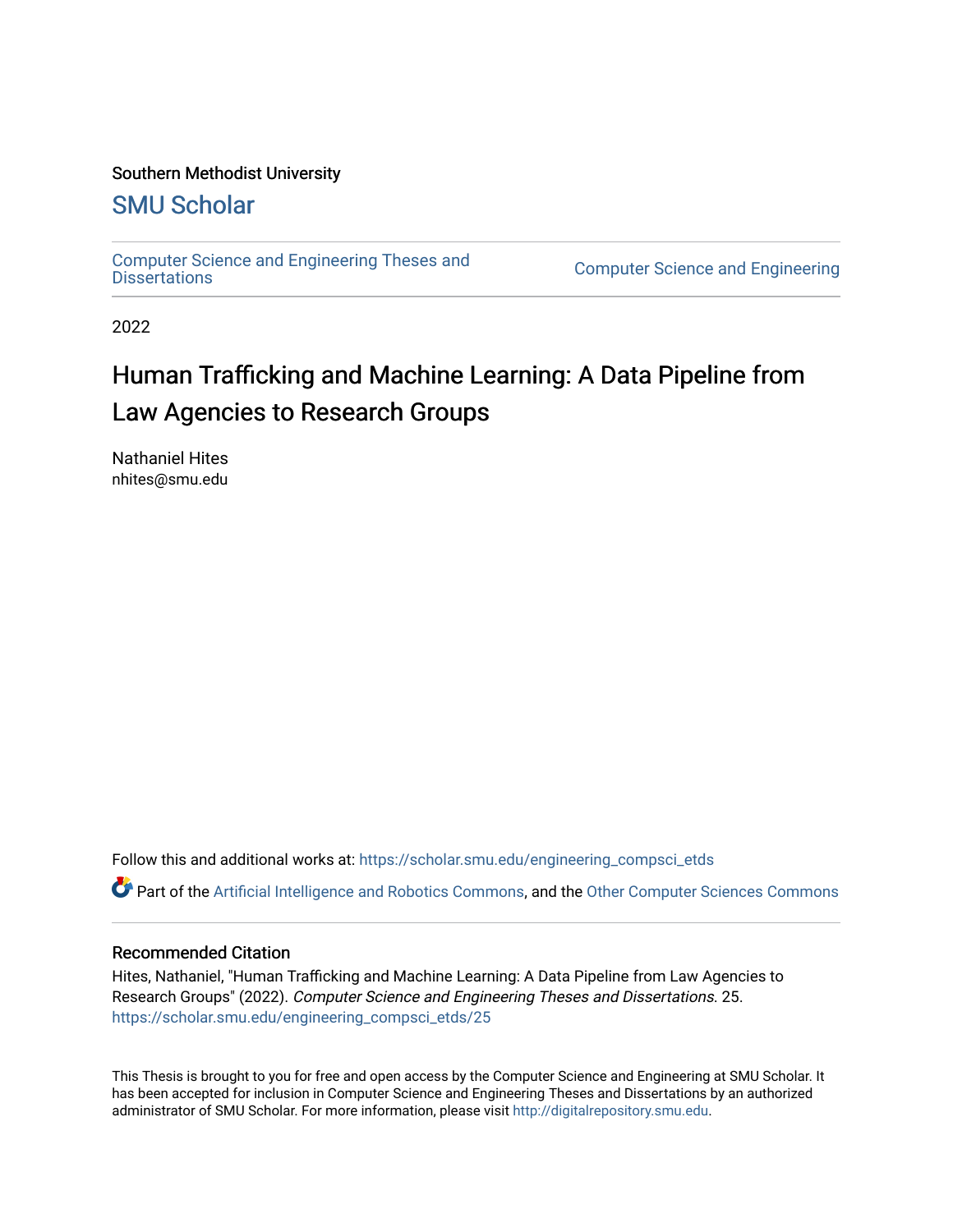# HUMAN TRAFFICKING AND MACHINE LEARNING:

# A DATA PIPELINE FROM LAW AGENCIES

TO RESEARCH GROUPS

Approved by:

Prof. Suku Nair

\_\_\_\_\_\_\_\_\_\_\_\_\_\_\_\_\_\_\_\_\_\_\_\_\_\_\_\_\_\_\_\_\_\_\_\_\_\_\_

Vanessa Bouché

Frank Coyle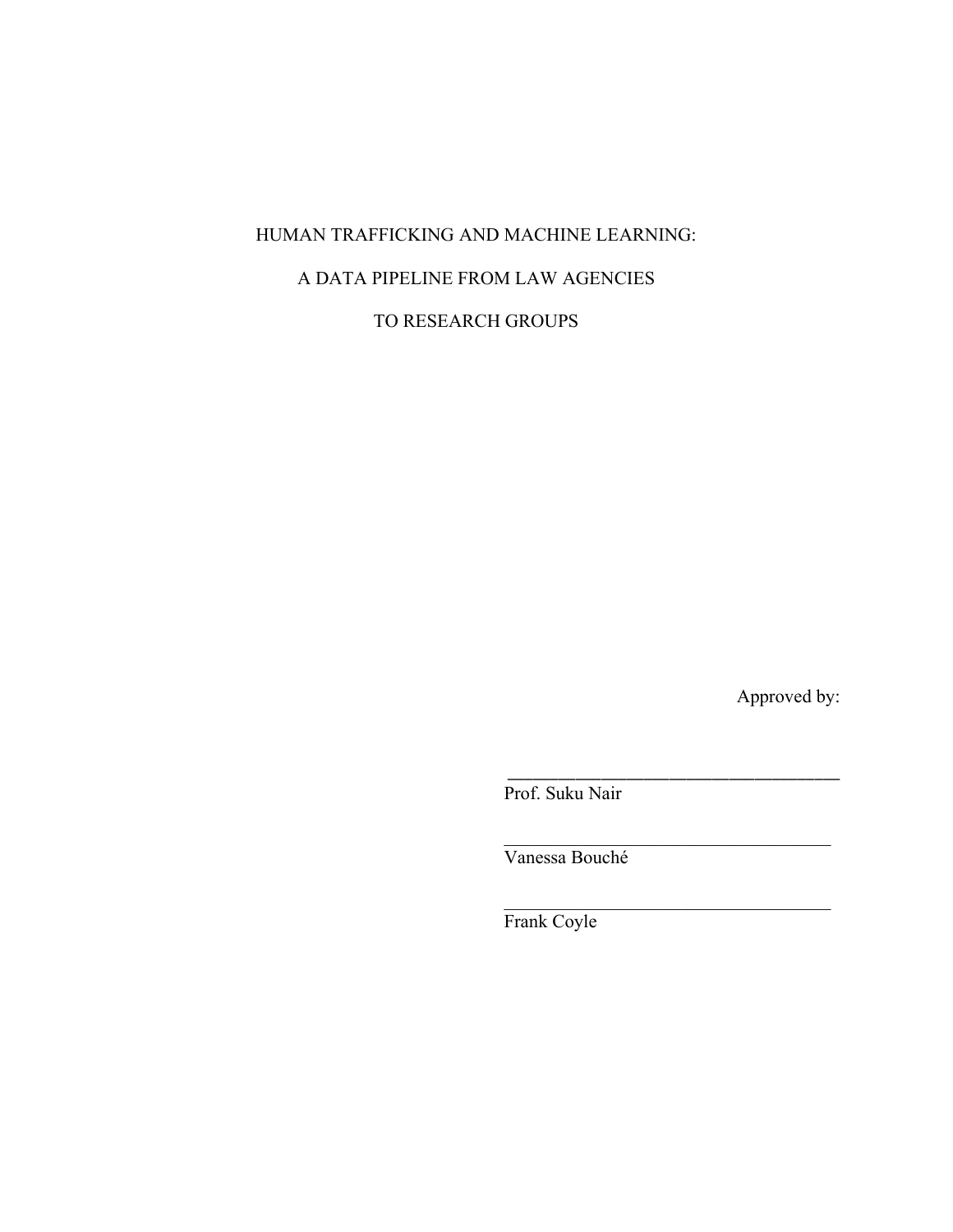# HUMAN TRAFFICKING AND MACHINE LEARNING: A DATA PIPELINE FROM LAW AGENCIES TO RESEARCH GROUPS

A Master's Thesis Presented to the Graduate Faculty of the

Lyle College of Engineering

Southern Methodist University

in

Partial Fulfillment of the Requirements

for the Master's Thesis

with specialization in

Machine Learning

and

Artificial Intelligence

by

Nathan Hites

B.S., Computer Science, Southern Methodist University, Dallas

May 14, 2022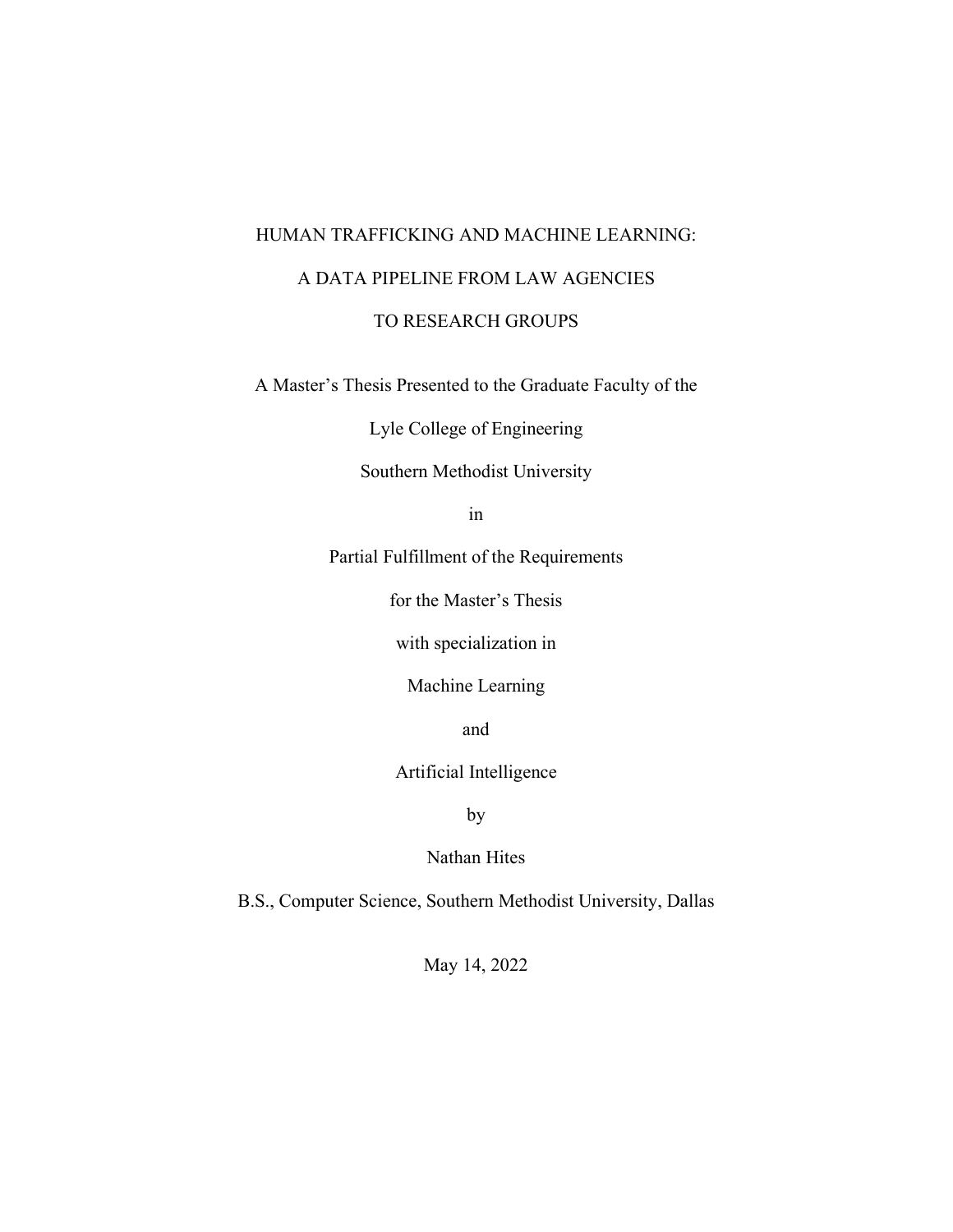Copyright (2022)

Nathan Hites

All Rights Reserved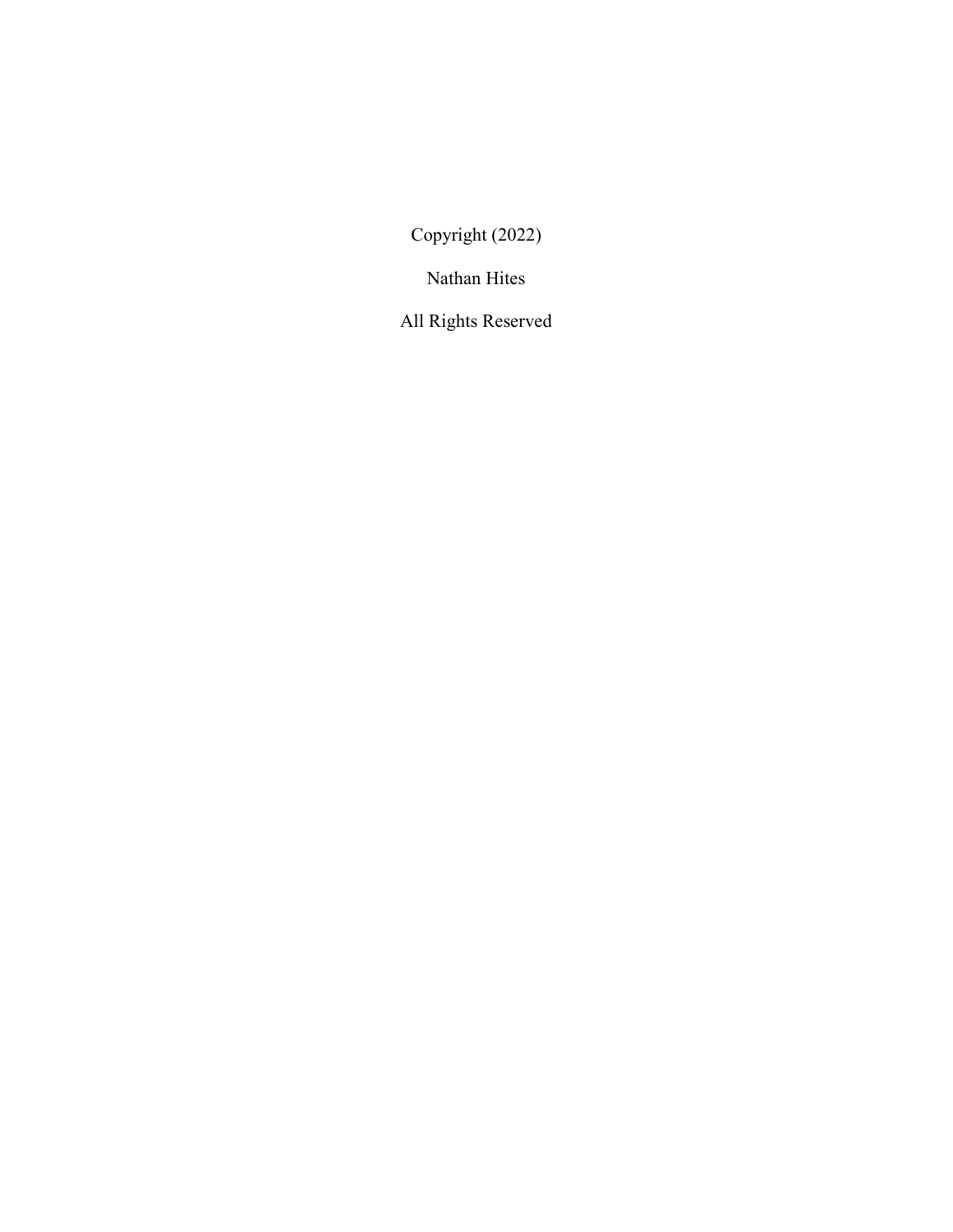#### ACKNOWLEDGMENTS

I would like to dedicate this work to my mother and father and their everlasting belief in my ability to function, learn, grow, and ultimately pursue my dreams. Without such a strong belief in me, I do not believe I ever would have reached the stage in my life where I have become confident enough in myself and my abilities to create a work of this magnitude.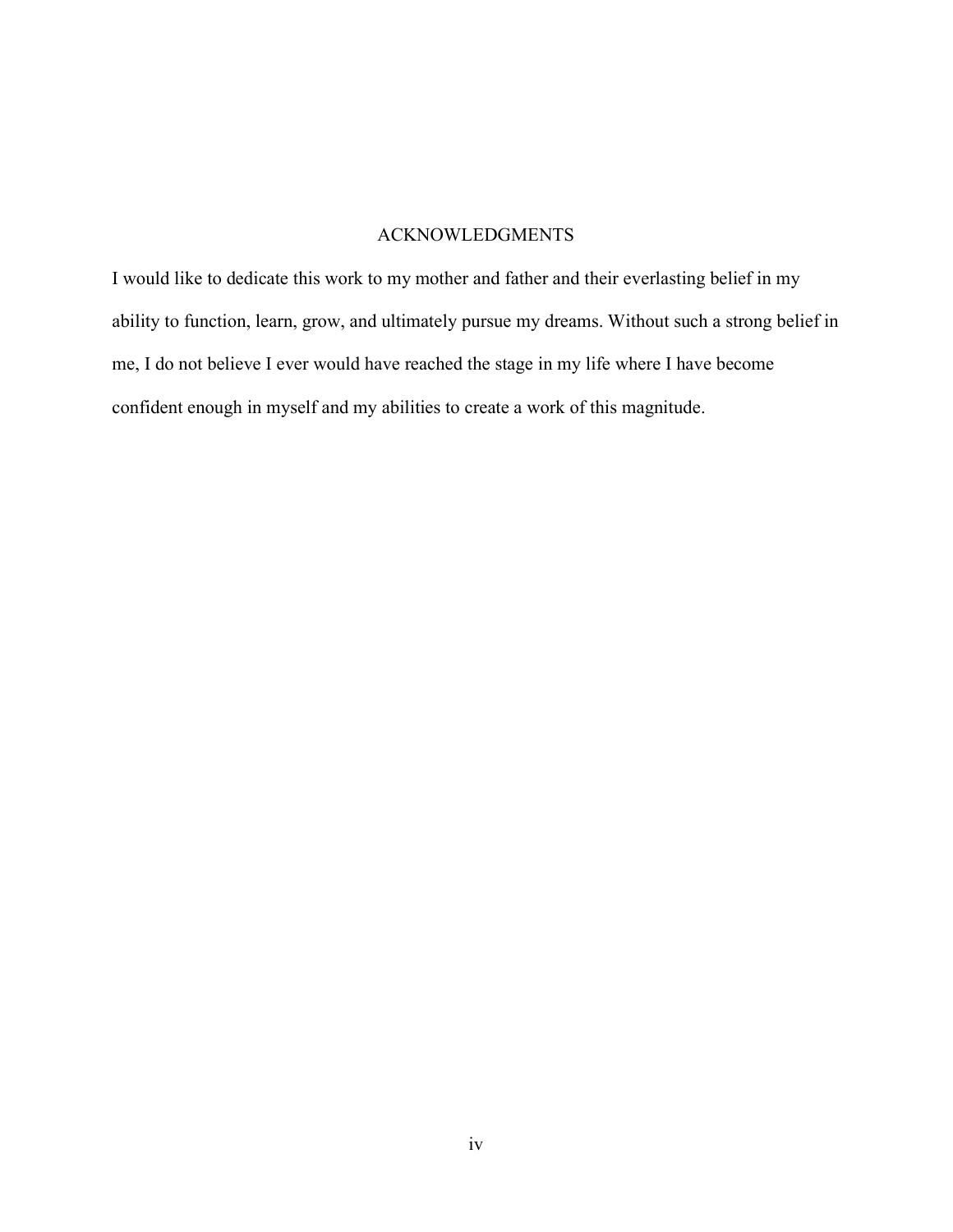# HUMAN TRAFFICKING AND MACHINE LEARNING: A DATA PIPELINE FROM LAW AGENCIES

## TO RESEARCH GROUPS

Advisor: Professor Suku Nair

 Human trafficking is a form of modern-day slavery that, while highly illegal, is more dangerous with the advancements of modern technology (such as the Internet), which allows such a practice to spread more easily and quickly all over the world. While the number of victims of human trafficking is large (according to non-profit organization Safe House, there are estimated to be about 20.5 million human trafficking victims, worldwide ("Human Trafficking Statistics & Facts." Safe Horizon)- co-erced or manipulated by traffickers into either forced labor, or sexual exploitation and encounters), the number of heard cases is proportionally lowseveral thousand successful case prosecutions (Feehs K., p10-14). This disparaging fraction of unsettled human trafficking cases and trapped victims mandates that the system of fighting against human trafficking must be advanced.

This thesis presents an advancement of this field using a data pipeline that flows directly from law agencies and similar data-collecting groups to a web-based user-friendly interface that can be used for both research and analytical purposes and aims to allow legal-based efforts to proactively identify victims and traffickers as opposed to reacting to crimes after they happen. It displays data such as human trafficking case metadata (from title, to location, to verdict) and victim demographics (race, age, and sentence or conviction length, for example). This cleaned data is then stored and displayed through a Southern Methodist University-hosted infrastructure.

v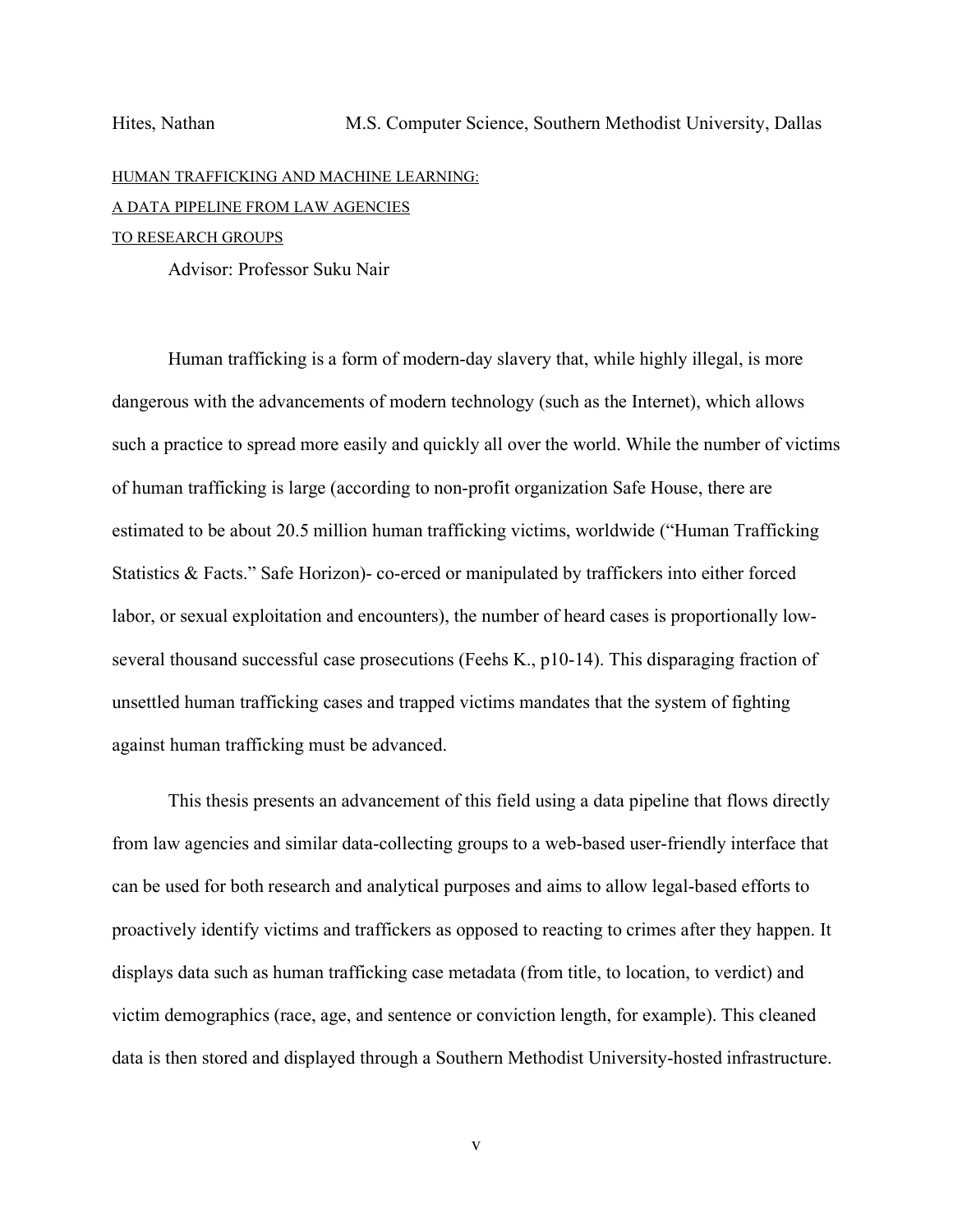Currently, only one source of data is curated, used, and stored, but this groundwork pipeline is built for expansion for a wide variety of sources- one projected source being PACER, (Public Access to Court Electronic Records). This expansive and flexible quality adds to the pipeline's utility and projected future uses within the sphere of human trafficking discourse.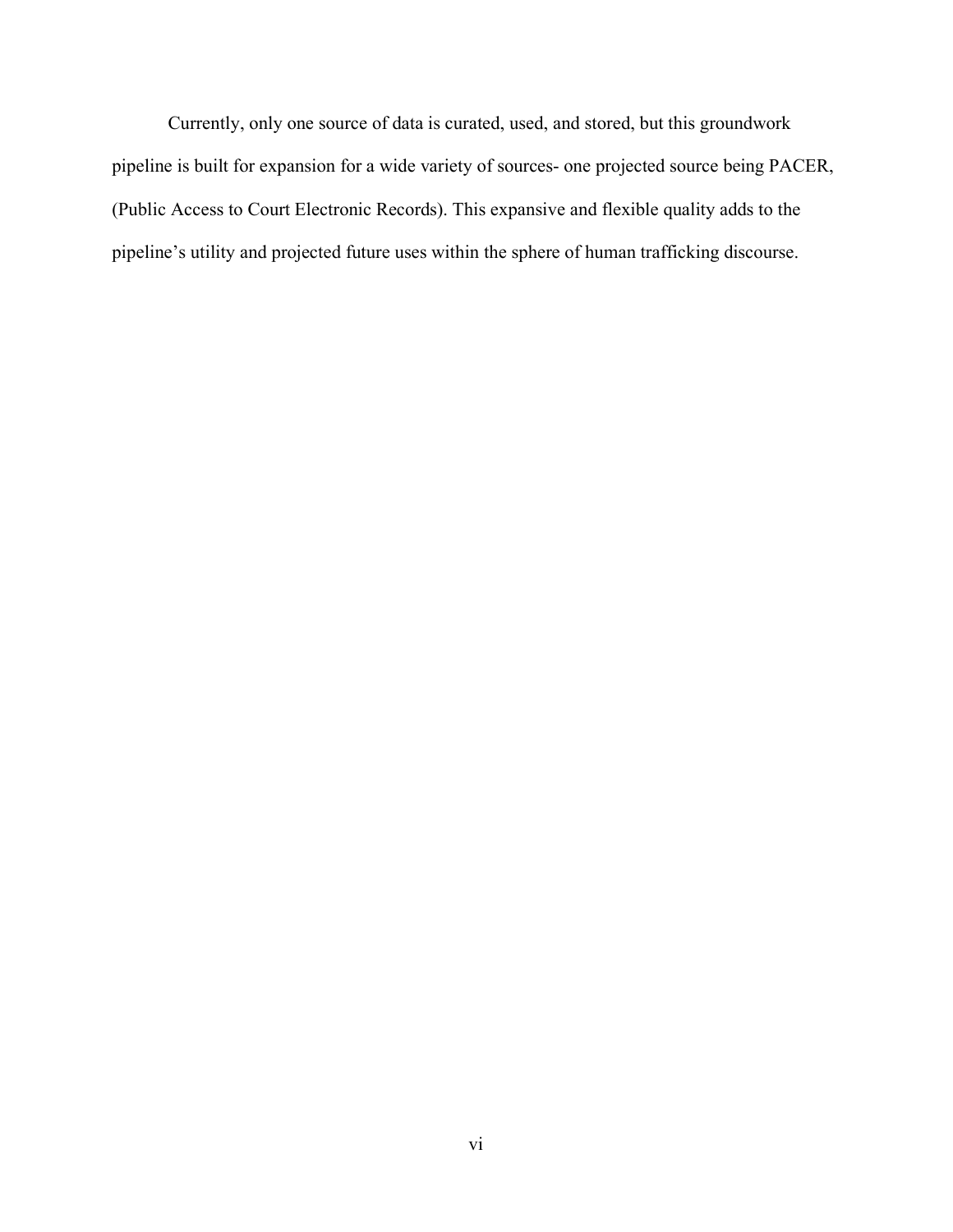# TABLE OF CONTENTS

| Machine Learning, Image Identification, and Human Trafficking  4<br>2.1 |
|-------------------------------------------------------------------------|
| 2.2                                                                     |
| 2.3                                                                     |
|                                                                         |
|                                                                         |
|                                                                         |
|                                                                         |
|                                                                         |
|                                                                         |
|                                                                         |
|                                                                         |
|                                                                         |
|                                                                         |
|                                                                         |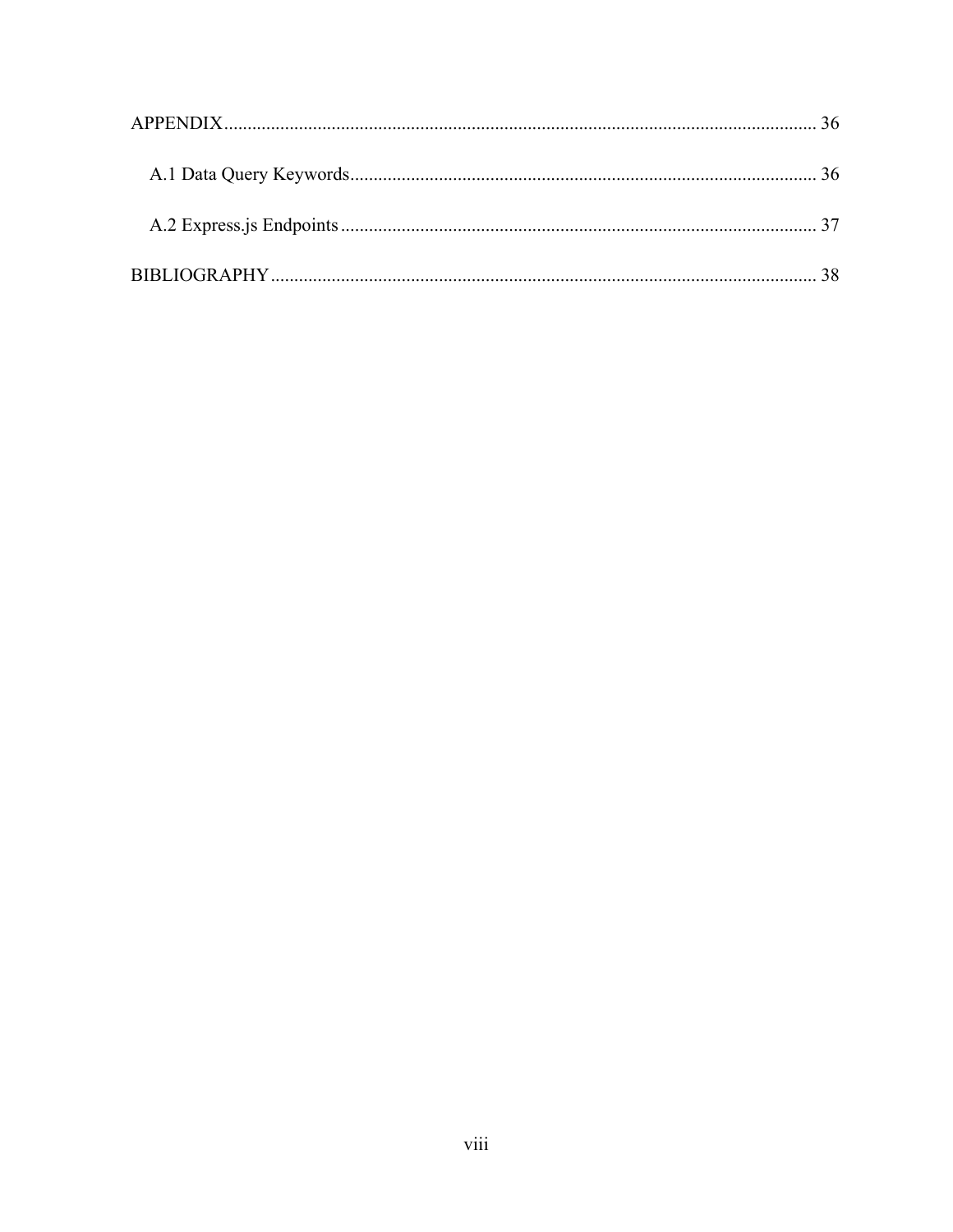# **LIST OF FIGURES**

<span id="page-9-0"></span>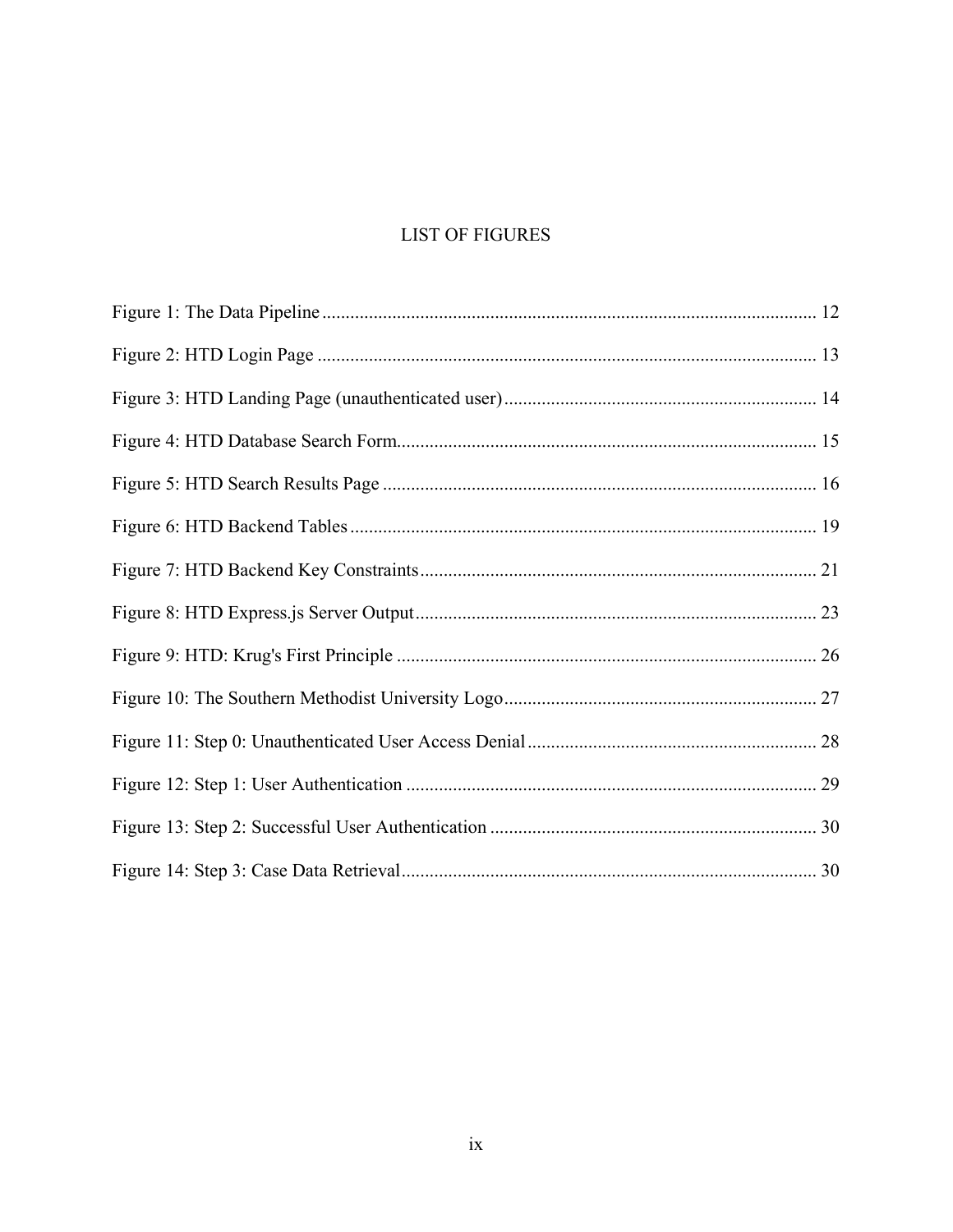# <span id="page-10-0"></span>LIST OF TABLES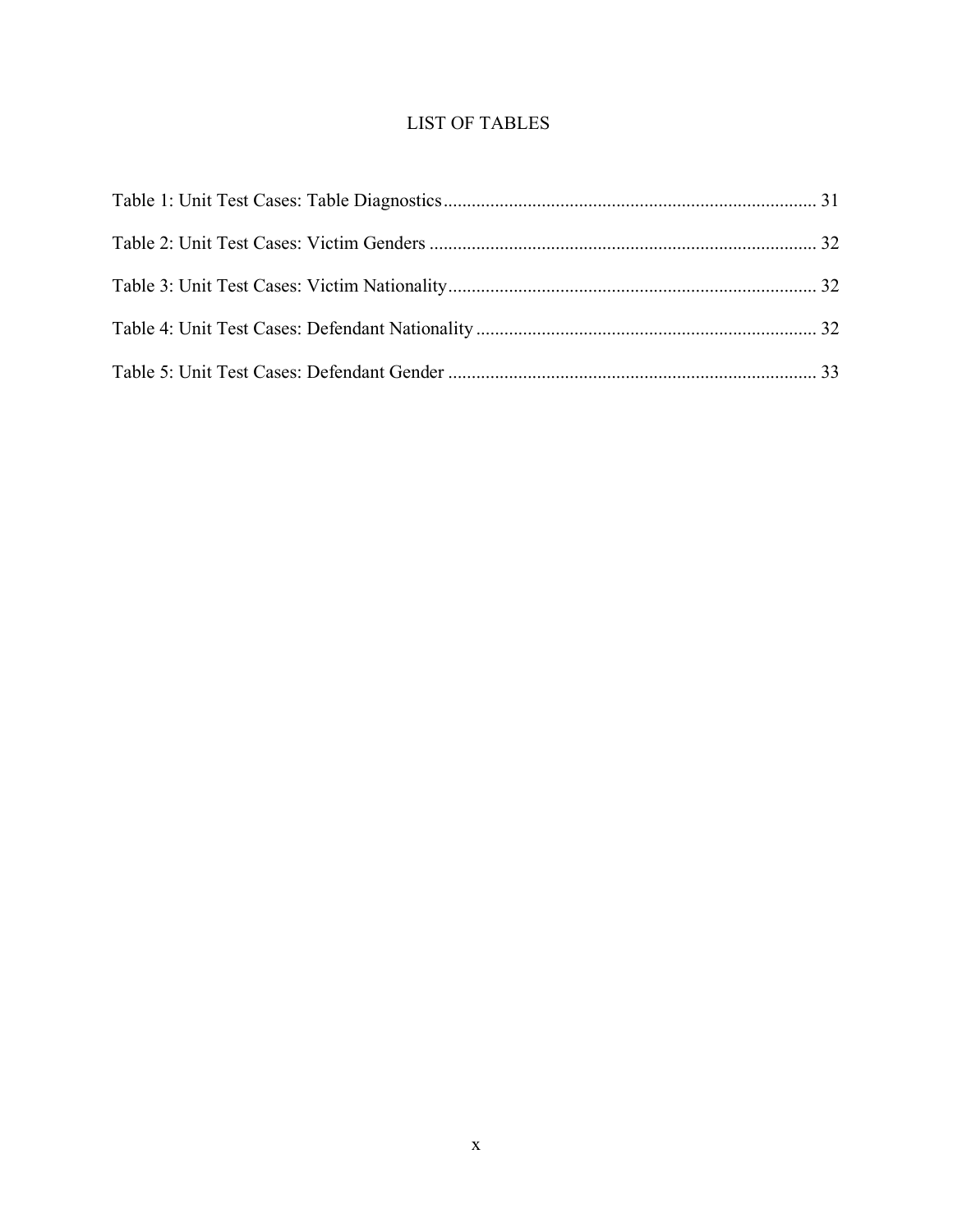#### CHAPTER 1: INTRODUCTION

<span id="page-11-0"></span>What is human trafficking, and why is such a reprehensible practice so pervasive in the world, today? According to the United States' Department of Homeland Security, "Human trafficking involves the use of force, fraud, or coercion to obtain some type of labor or commercial sex act" (Homeland Security). Every single year, millions of men, women, and children are trafficked for one reason or another worldwide through these criminal operations and organizations. The repercussions of trafficking on a victim may very well scar them for lifewhether that be physically, mentally, financially, or even all three at once.

> "[Traffickers] look for people who are susceptible for a variety of reasons, including psychological or emotional vulnerability, economic hardship, lack of a social safety net, natural disasters, or political instability. The trauma caused by the traffickers can be so great that many may not identify themselves as victims or ask for help, even in highly public settings" (Homeland Security).

While it is thus natural to want to persecute traffickers for the crimes they commit, it is not always as easy as pointing a finger at a human trafficker and sending them to jail. Many human trafficking rings are underground organizations that are difficult to reactively track and even harder to proactively uncover. At least six hundred of the reported cases in 2020 came directly from an investigation launched, not from curated evidence, but in response to information referral regarding an episode of human trafficking- typically by either the victim, a victim's family member, or another agency (such as a trafficking hotline) (Feehs, K, p64).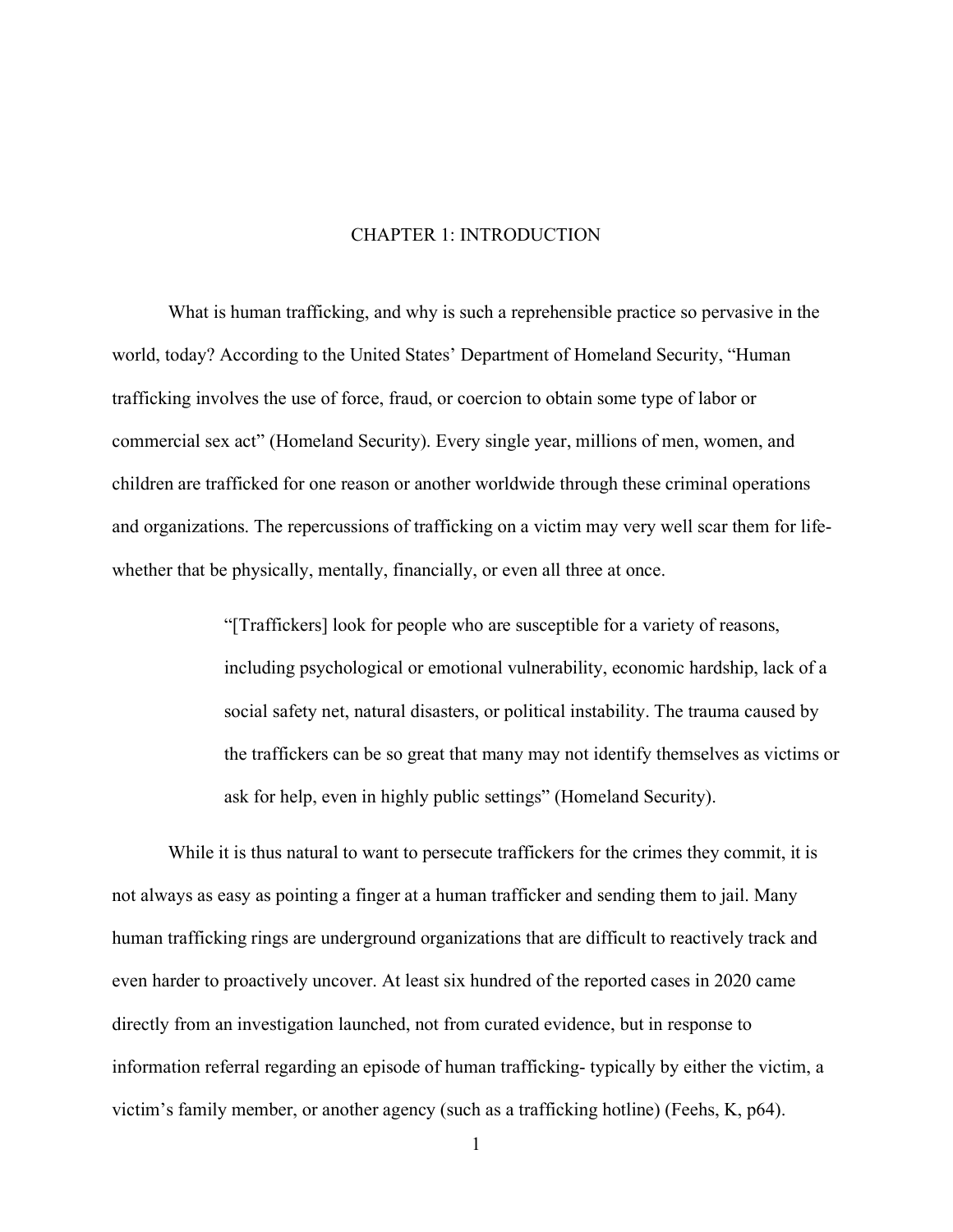Moreover, the process of uncovering, arresting, and ultimately prosecuting human traffickers is drawn-out and time-consuming. Most successful human trafficking prosecutions stem from very lengthy and complex investigations, sometimes spanning up to multiple years in length- and at least 88% of all cases in 2020 involved the collaboration of multiple agencies, such as the FBI or the HSI (Feehs, K, p69). Typically, trafficking cases are prosecuted under US Code Chapter 77- a document that contains laws regarding peonage, slavery, and trafficking (Feehs, K, p74) and their appropriate sentences and fines for conviction. While prosecutors can charge *outside* of Chapter 77 (for instance, if the buyer's role in a trafficking case cannot be properly ascertained or is limited by ignorance, they cannot be charged under § 1584, as only "[w]hoever **knowingly** and **willfully** holds to involuntary servitude or sells into any condition of involuntary servitude, any other person for any term, or brings within the United States any person so held, shall be fined under this title or imprisoned not more than 20 years, or both"), charges outside of Chapter 77 are typically only in response to other determining factors in the case- such as the excessive use of force (which falls under § 1047.7) or exploitation of minors in a child-only case (which falls under § 2252) (Legal Information Institute). "Due to the oftencomplex nature of human trafficking prosecutions, it commonly takes federal courts several years to resolve charges against defendants in human trafficking cases, particularly when a defendant goes to trial." (Feehs, K, p108). In 2020, the average human trafficking prosecution lasted over three years to completely resolve all levied charges.

While much of this evidence required for these prosecutions comes from field work- for instance, discovering an abandoned warehouse or raiding a small business that covered the original base of operations- most US-based human trafficking takes place online (Portnoff, p1)- a sphere of criminal activity that requires very different types and amounts of time, effort, and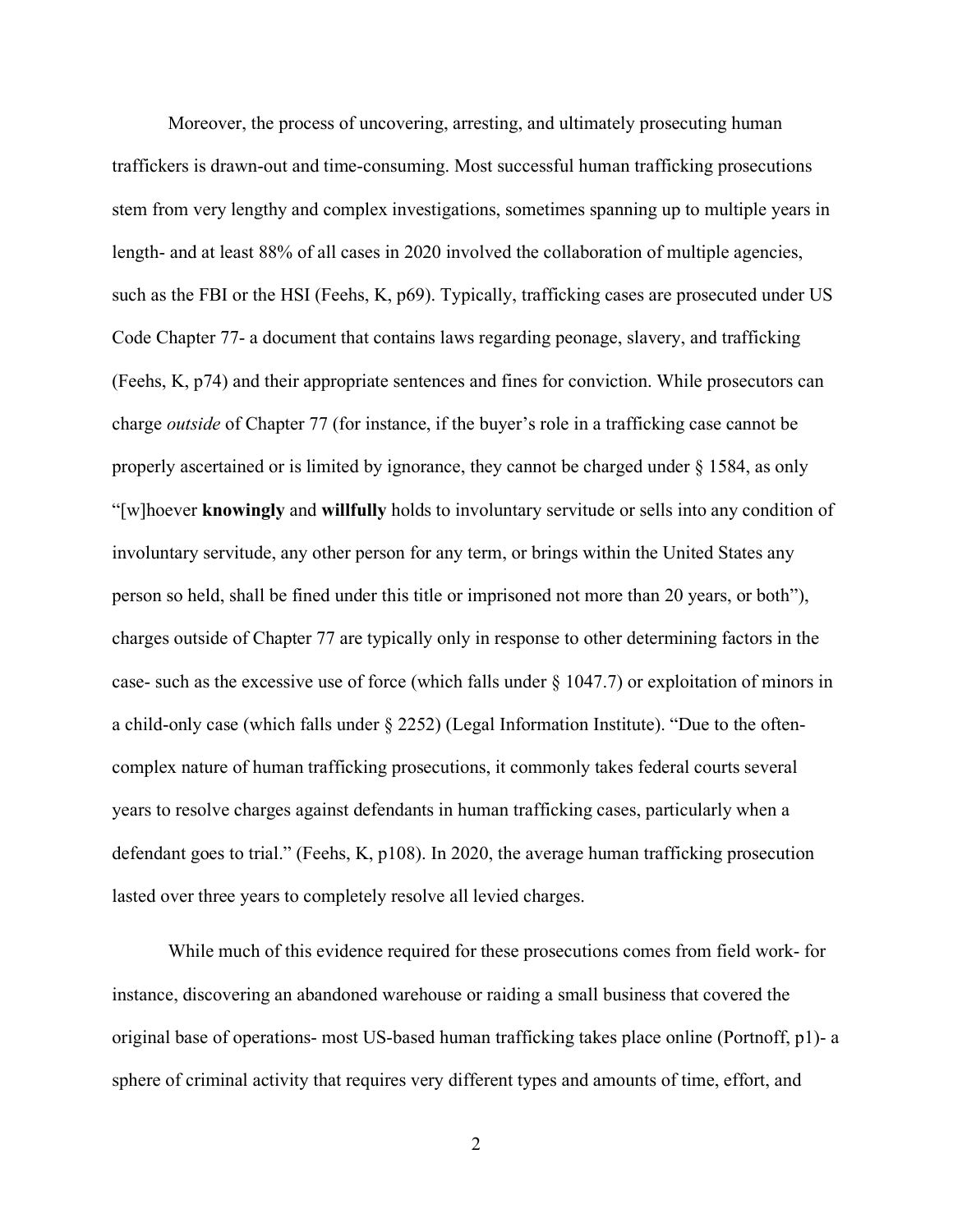resources. Because multiple avenues of investigation are typically required to solve a case (not to mention the psychological damages of a human manually combing through scores of internet forums that contain nefarious imagery and activity), measures need to be taken to speed up and, ultimately, automate the ability to discover information about a case before it is even required to be legally used for prosecution.

As the current methods of information gathering are predominantly reactive, any solution's goal should be to allow prosecutions and investigations to be conducted proactively instead of reactively, with fewer resources and fewer legal organizations. Ideally, this solution would come in the form of "real time analysis" of any collected data to identify trends and act before traffickers are allowed to strike, as the current average human trafficking case turnabout time is two to three years (Feehs, K., p108), which allows plenty of time for undiscovered rings to relocate elsewhere to avoid punishment and further obscure their hapless victims from the law.

This thesis will outline one such solution to this problem- a data pipeline that will serve as the framework to leverage the power of machine learning and artificial intelligence, combined with data gleaned from agencies such as the Public Access to Court Electronic Records (PACER) to proactively identify trends to discover human traffickers before their crimes can be brought to fruition. The second chapter will outline previous subject work- what has already been done within this sphere of computer science; the third chapter will outline the presented pipeline and what can be accomplished with its use; and the fourth chapter will outline the utility of such a pipeline and data it has gathered.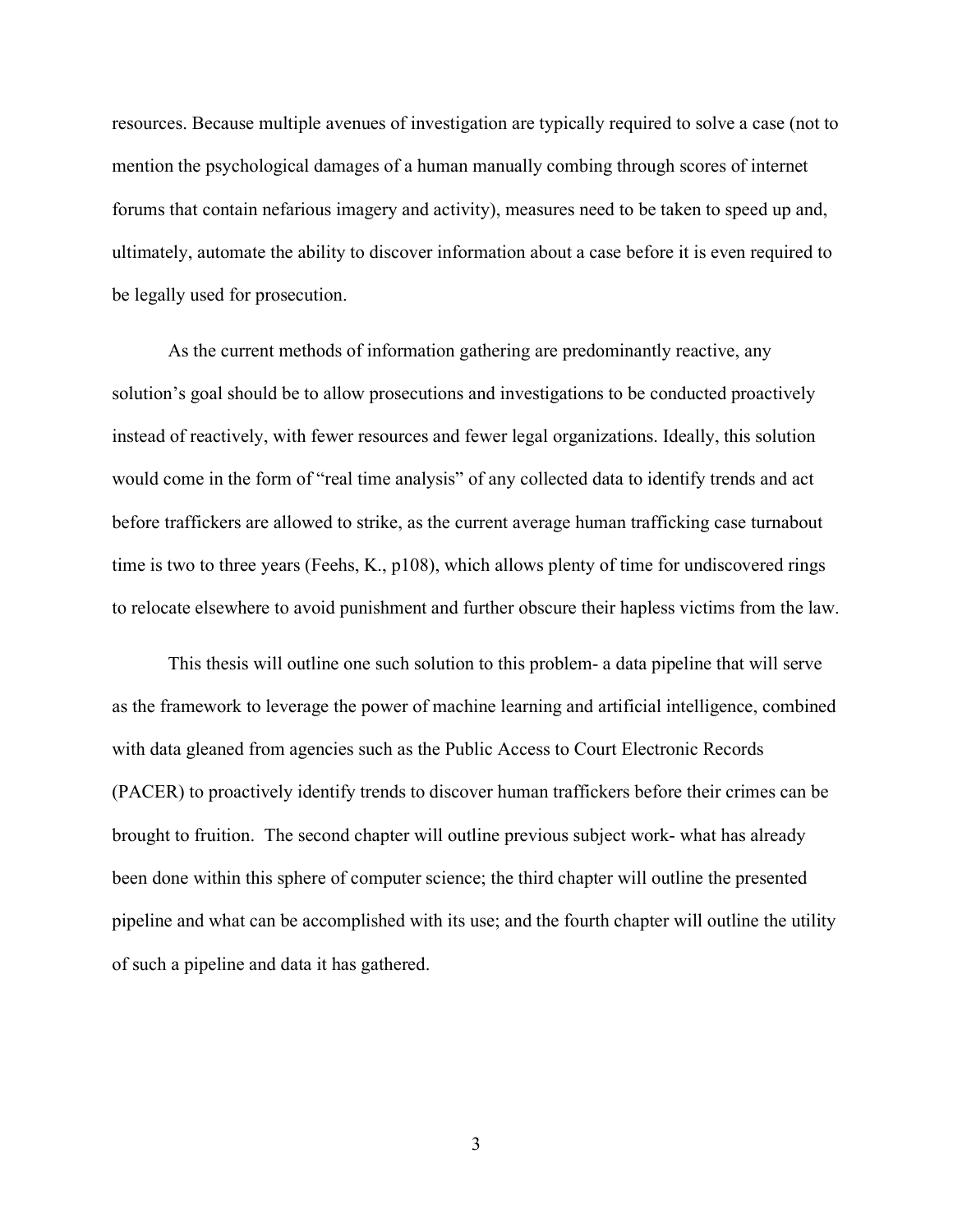#### CHAPTER 2: PREVIOUS WORK

<span id="page-14-0"></span>As the reach of human trafficking continues to spread around the world at an alarming rate, any work that can speed up the prosecution of human trafficking cases are invaluable assets against this ever-growing criminal empire. Machine learning (and associated exploratory data analysis) is a powerful tool that can be used to analyze and assess trends without the manual scraping and correlation of hundreds of thousands of pieces of data; and its uses are still being discovered and leveraged, today, to better combat the spread of human trafficking. The two most common applications for machine learning are the use of natural language processing and image identifications- both of which can be utilized in human trafficking prosecution.

#### <span id="page-14-1"></span>**2.1 Machine Learning, Image Identification, and Human Trafficking**

Researchers at Microsoft are currently working to create a machine learning pipeline to identify student uniforms in the United Kingdom using computer vision, with the goal of finding from which school that specific uniform originated, based on nothing but a human trafficking image from the police. Ultimately, this type of analysis provides quick and somewhat conclusive information about the location where the child was abducted, which then allows authorities to mobilize and respond appropriately. This expediency is especially important when solving human trafficking cases, as current manual internet-scraping methods are very slow and increase the length of time of an initial investigation. According to Mukherjee, Sumit, et al, it only takes seventy-two hours for a human trafficking case involving younger students (who are typically less equipped to fight back than adults) to become unsolvable, and the culprit untraceable. While their model is still in development, it has shown effectiveness across smaller images, and they believe that, with more time devoted to fault tolerance and parameter tuning, their research will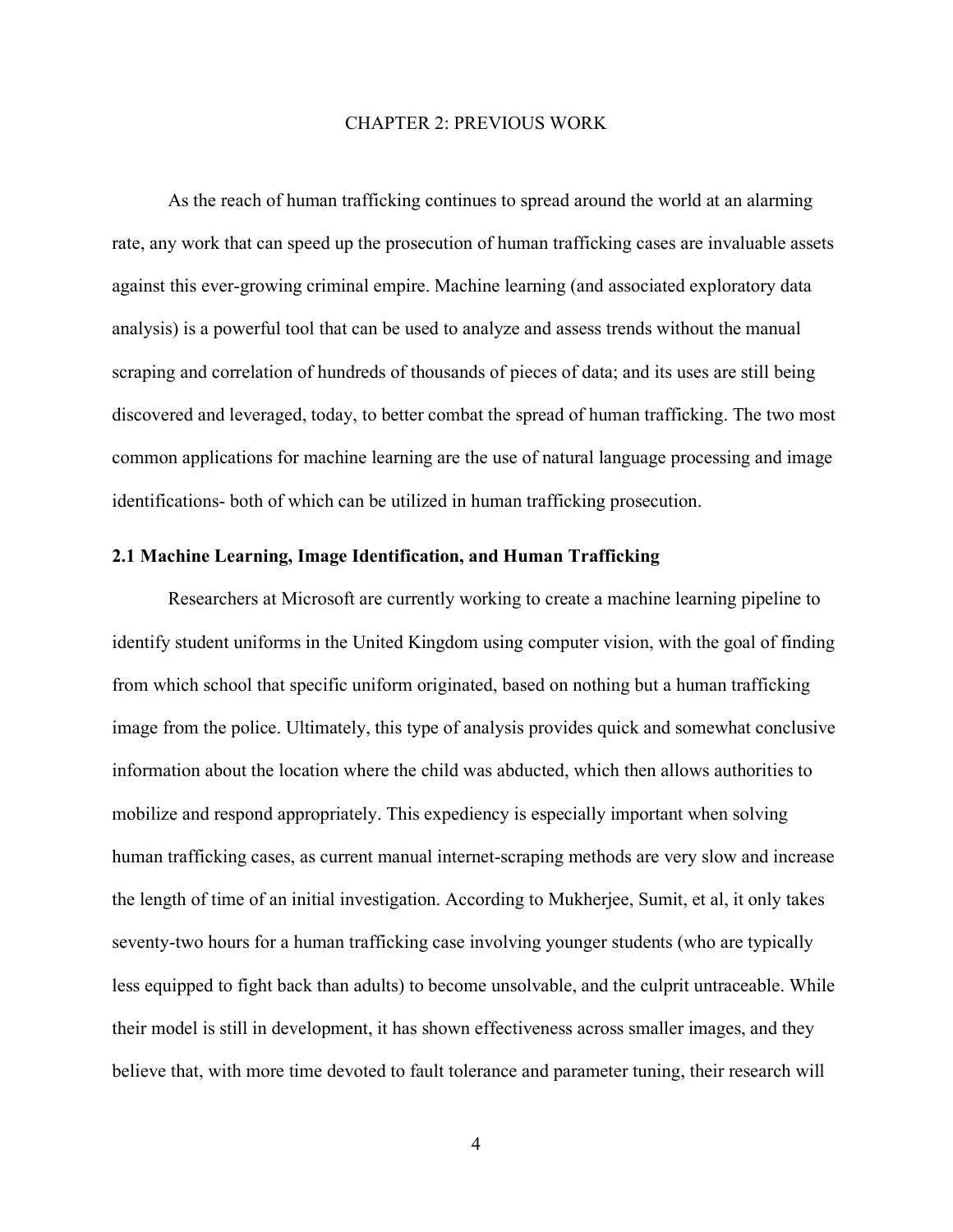substantially reduce the human verification time for uniforms and thus increase the speed at which police can respond to initial hits.

#### <span id="page-15-0"></span>**2.2 Natural Language Processing and Human Trafficking**

When accuracy and response time are both important metrics to the success of a task, automation is almost always a consideration- whether that be through a pipeline, upgrading toolchains to prevent human oversight, or automating data acquisition and scraping. In 2019, during the European Intelligence and Security Informatics Conference (EISIC), researchers at MIT presented a model that would classify online ads by processing ad-specific grammatical structures (as opposed to simply a "bag of words" keyword classification), because traffickers commonly obfuscate text with coded keywords for their services- such as "#Prepago" (prepaid): "Current research has primarily relied on pre-determined keyword attributes when building human trafficking detection systems and have not had access to truth data" (Zhu, Jessica, p2). This lack of a ground truth is important when training machine learning algorithms, as without a ground truth, it becomes impossible to judge the "correctness" of a solution.

Testing this model on the Trafficking-10K dataset (a set of ten thousand adult service advertisements scraped and subset from Backpage.org, the second highest-traffic site for human traffickers besides Craigslist) yielded very strong results in non-obfuscated data instances (such as in a sample Oregon case, which spanned only local crime rings), but struggled in cases such as the infamous sex trafficking ring in Florida, where the original message is hidden behind another business or context such as a massage parlor or Air-BnB (Zhu, Jessica, p6).

Keywords are not the only natural language structures that can be processed and analyzed to discern the identity and actions of traffickers. One year earlier, as part of the 2018 IEEE International Conference on Big Data, several computer scientists at MIT (many of whom had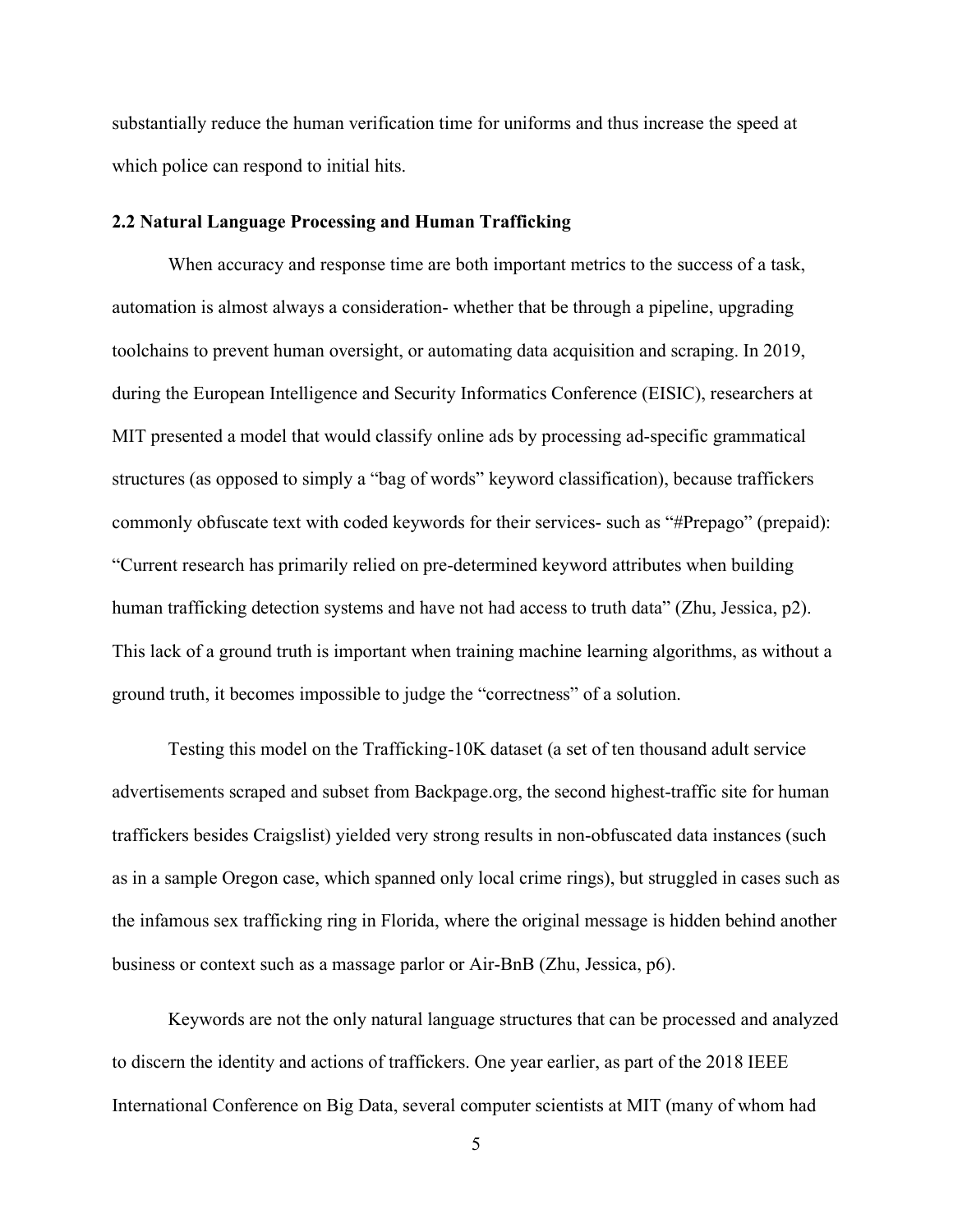already worked on the previous EISIC model) published their work with an unsupervised-andscalable natural language processor that utilized "template" human-trafficking online advertisements to quickly detect posts on social networks such as Twitter, Facebook, and Craigslist. Previously, most text-based machine learning assessments used some form of termfrequency-inverse-document-frequency (tf-idf) or linear discriminant analysis (lda), which is not easily scalable with respect to human trafficking advertisements- as such ads continue to evolve and change to better evade and confuse keyword-based filtering methods. Thus, this system instead uses 'word vector' distributional filters such as GloVe and FastText as its base instead of exclusively focusing on keywords. However, as these filters also rely on an assumption about the data- that "words [and phrases that] occur in the same context tend to have similar meanings" (Li, Lin, p3)- more methods must be used to properly cluster data.

The model employs density-based clustering with HDBSCAN, a common machine learning clustering algorithm, to help abate the inherent assumptions of GloVe and FastText to find template advertisements, as HDBSCAN does not require any assumption about the type of data and only clusters similar occurrences by contexts- regardless of the input data's form. This very quickly provides insight on current advertisement structure, as many human trafficking advertisements on social media tend to resemble other human trafficking advertisements in the same way that fraudulent tech support or banking scams are all similarly scripted. Within a sample space of one hundred thousand scraped ads (mainly from Backpage.org), this approach was able to identify over one hundred unique phone numbers of different organizations. This is extremely useful in situations where evidence is scarce- one or two discovered phone numbers during an investigation can be traced to like-grouped phone numbers to track down the rest of an associated crime ring. Because human trafficking does not typically stop until the root of an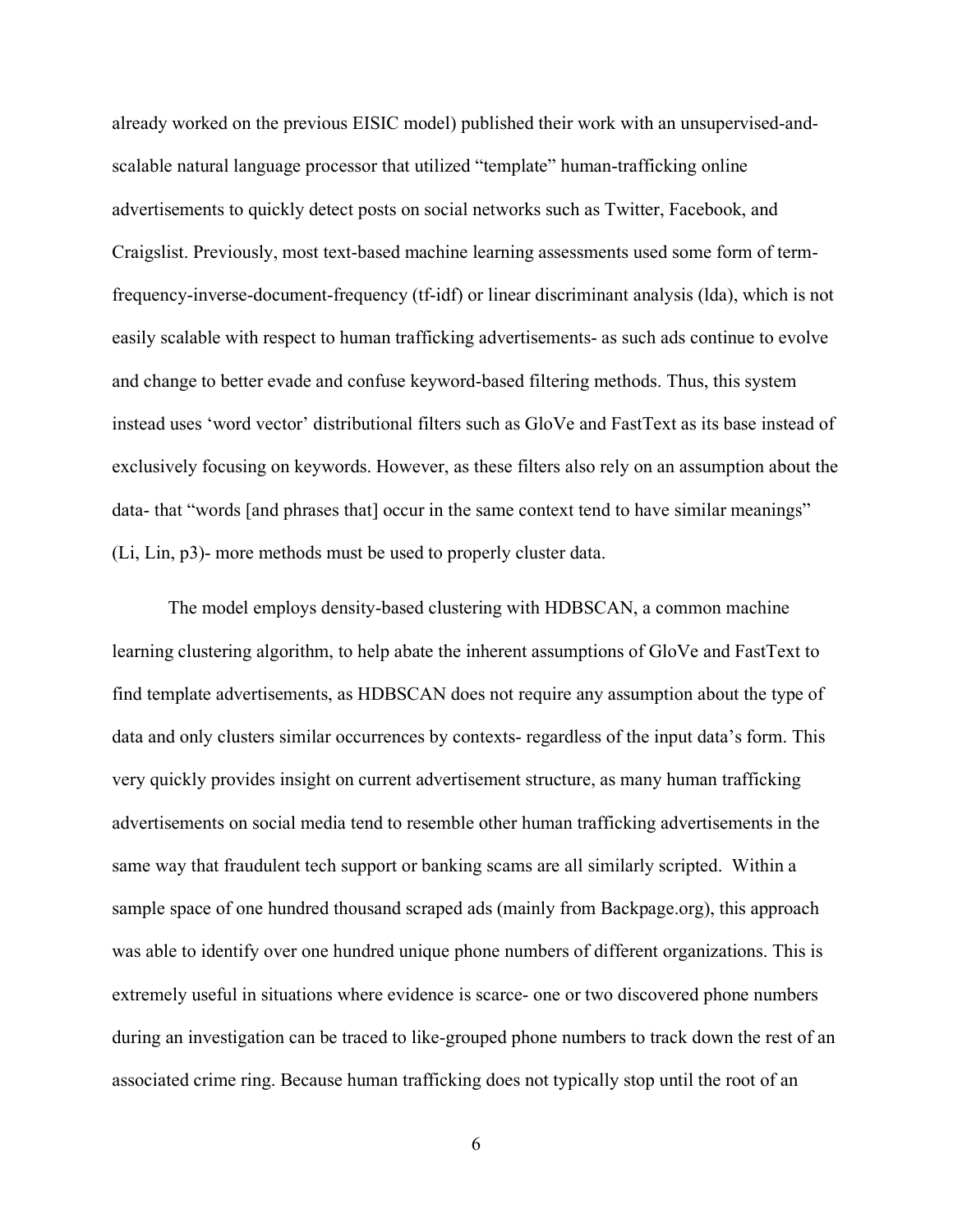organization is found (and any traffickers not found by an investigation are relocated elsewhere to continue operation within another sector of a larger crime ring), "[v]ictim-centered policing can [greatly] benefit from the ability of identifying the greater organization which in turns results in collaboration with federal or other jurisdiction law enforcement to target the breadth of the criminal enterprise and disrupt the root of the cycle of exploitation." (Li, Lin, p7).

#### <span id="page-17-0"></span>**2.3 Use of Blockchain to Analyze Human Trafficking**

Traditionally, human traffickers used financial institutions such as banks and investment accounts to launder money to fund transactions. "As banks become better at identifying the proceeds of human trafficking, [however], criminals will find new ways to make it harder for investigators to understand and trace the movement of funds" (Ayden). Recently, many have turned to cryptocurrency and other online payment methods, as they are chiefly considered 'anonymous' and thus attractive to hide party identities. However, crypto transactions can more accurately termed 'pseudonymous': "[i]n most cases, the originating address, destination address, and amount of funds associated with a transaction are permanently and, generally, immutably recorded on the blockchain" (Ayden). Because several human trafficking websites and services use payment methods such as Bitcoin, analyzing the blockchain can help discover not only a trafficker's identity, but also any associates of that identity. The knowledge of common techniques, such as peeling chains (a technique to divide and send large amounts of money through a fleet of smaller transactions), or public addresses for sexual activity sites (such as Backpage.org, perhaps one of the largest crypto partners that offers such services) can also be leveraged to track down traffickers and all other wallets that interacted with them. Thus, if a trafficker is found, their accomplices may also be found, and in 2019, this same method was used to arrest the owner of Welcome to Video, the largest child sexual exploitation market by volume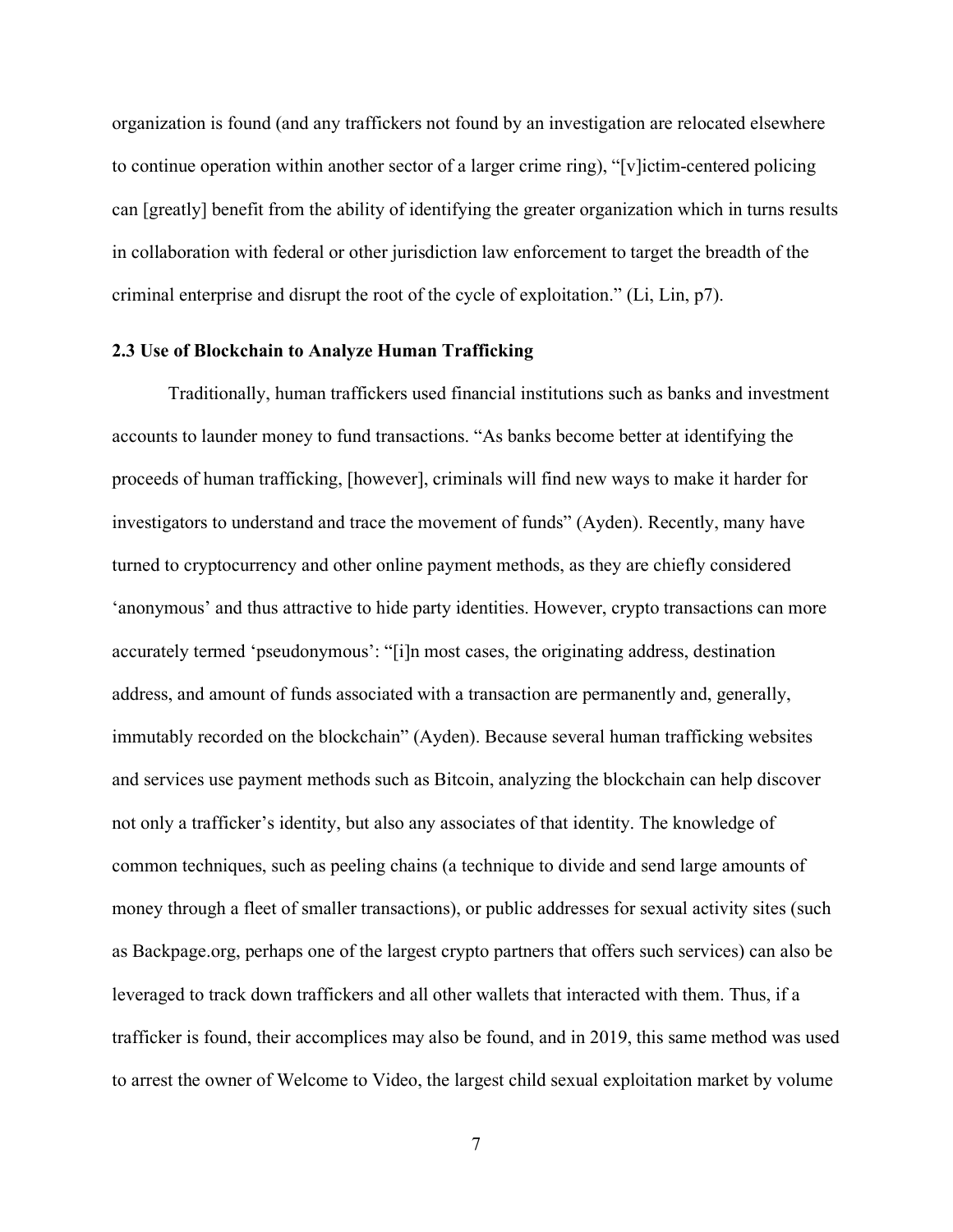(with over 250,000 child exploitation videos, downloaded by at least one million users), which commonly sold videos for Bitcoin, a form of currency used by most blockchain transactions. Following this chain of transactions also led to an arrest of 337 subjects all over the world (Ayden).

Manually scrutinizing blockchain strands is a useful tool for combatting the spread and reach of human trafficking, but, while largely successful, contemporary methods of analysis are slow at best. The investigation of Welcome to Video began in early 2018 and did not conclude until October 16, 2019, a turnaround time of roughly one and a half years. Thus, many researchers investigating the usefulness of blockchain as a criminal investigatory tool began work on automatic analyses of scraped internet advertisements, which mapped each ad to bitcoin wallets and searched for similarities between each mapping. Rebbecca Sorla Portnoff of the University of California published a dissertation in 2018 discussing this very problem: "Although these ad sites provide a significant source of potentially incriminating data for law enforcement, monitoring these sites is unfortunately a labor-intensive task", (Portnoff, p2) as new advertisements appear by the thousands each day. Further, understanding the nature of these advertisements (determining whether they *are* human trafficking advertisements, at all, and not simply bound to other sexual-related activities) requires a specialized subset of domain expertise that also limits how quickly analytics can be created, parsed, and understood.

Her work details a PCA-based stylometry classifier that maps different sexual advertisements by author with a ninety-percent true positive rate and a one-percent false positive rate. This classification can then be used to bridge Bitcoin wallets and transactions together, as the identity of one advertisement's author will match that of *all* transactions made from that same wallet, even across advertisements. This research will eventually lead to a ground truth that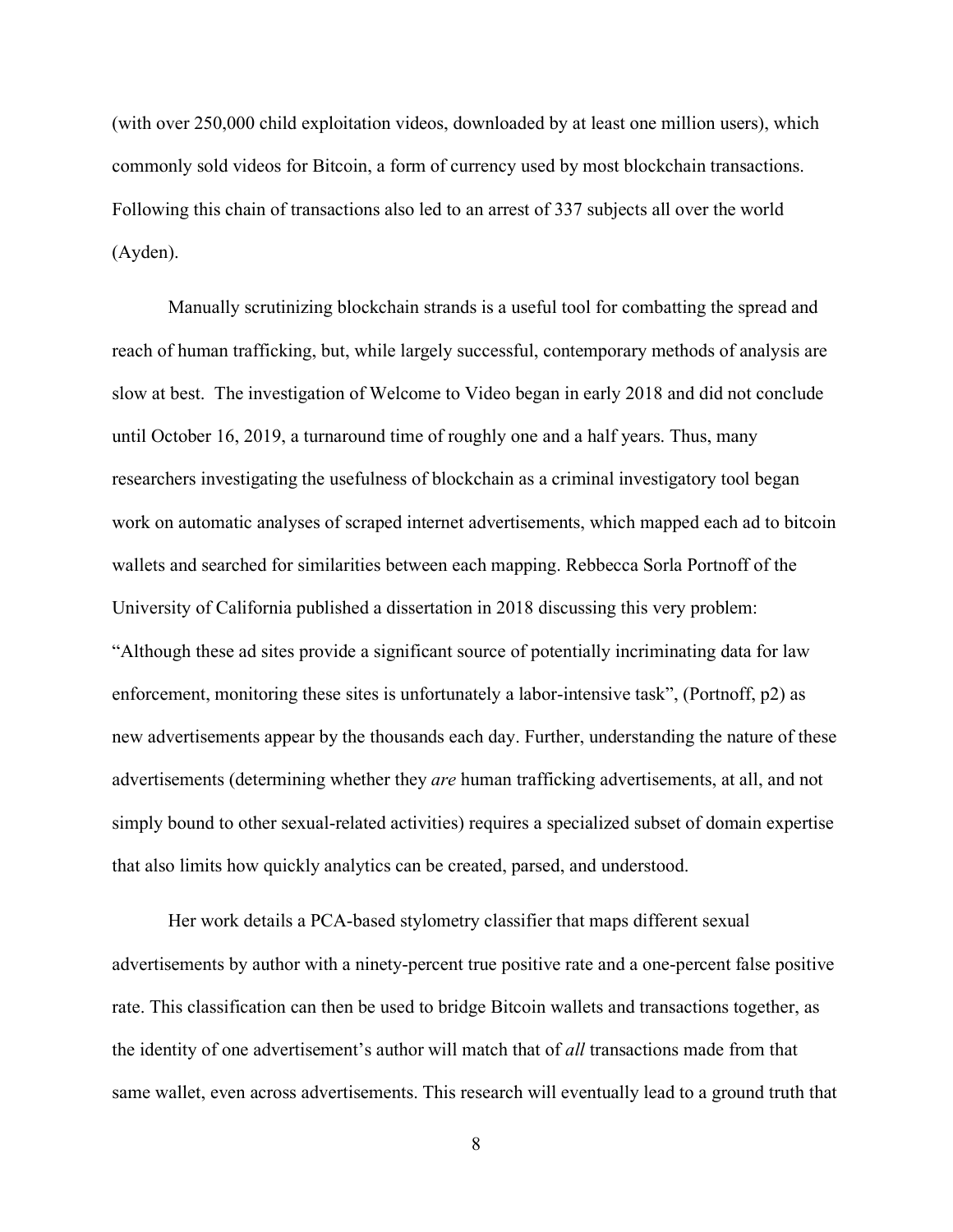can be used for further research, and she is currently working with several law organizations to continue to expand this tracking capability- as "finding more connections between previously unconnected ads – i.e., finding more owners and grouping those ads by owner – is key, [as, if] those ads include movement across multiple states/geographic locations, with multiple parties involved, it is highly likely that a trafficker or trafficking ring is responsible." (Portnoff, p76).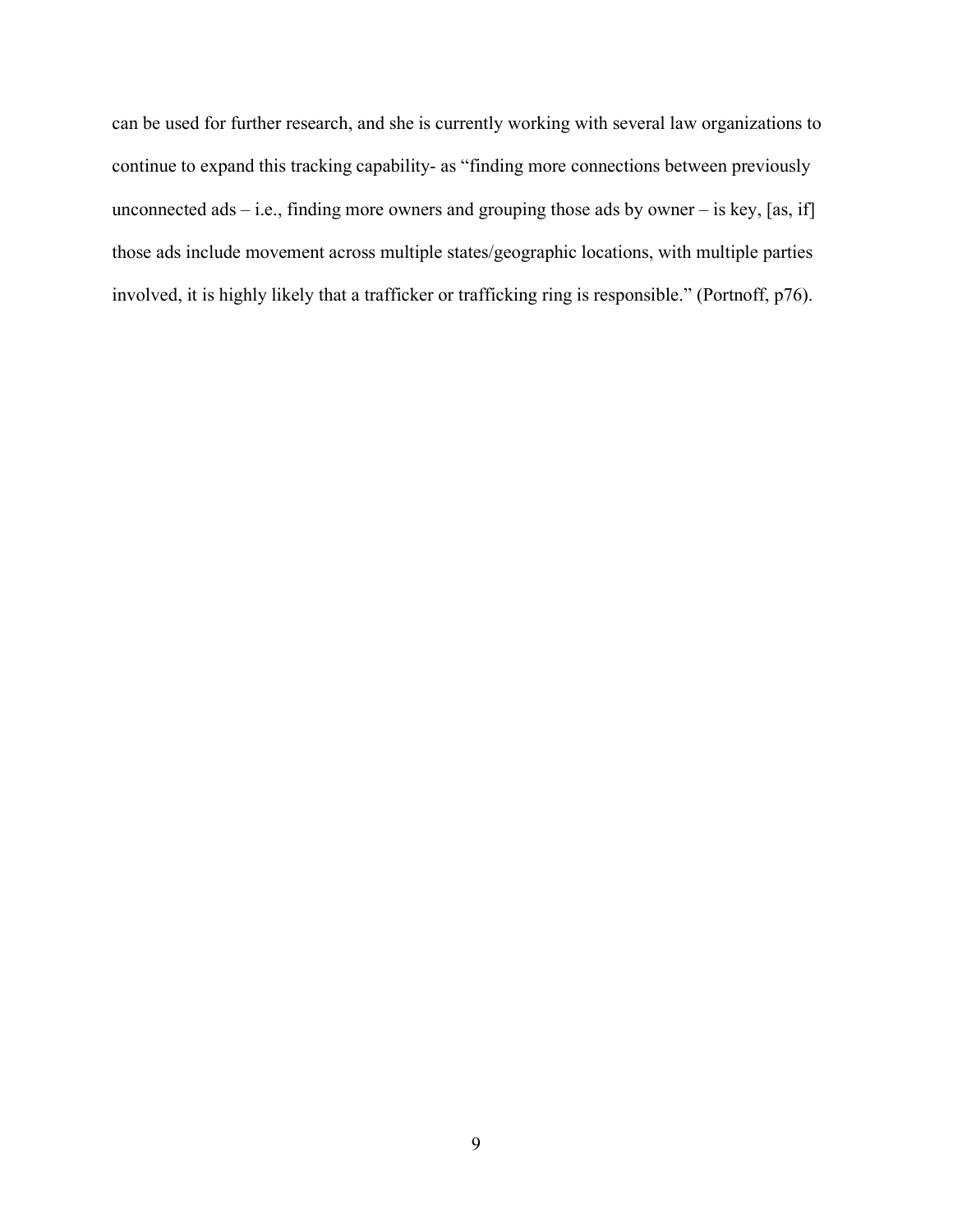#### CHAPTER 3: THE DATA PIPELINE

#### <span id="page-20-1"></span><span id="page-20-0"></span>**3.1 Solution Objectives**

Investigation and analysis of human trafficking cases poses two main challenges: a lack of time and a lack of data. Because most trafficking transactions (at least in the United States) currently take place over the Internet (Portnoff, Rebecca, p3), more attention should be given to data retrieval methods across this online medium that can easily scrape and process data or present it in a usable manner for quicker analysis and response times. Previous solutions to this problem allow for content to be gleaned and data to be analyzed, but these experiments needed to personally acquire and scrape their own data, which directly contributes to slower responses and extended time for analysis as data is required to be cleaned and prepared for analysis. This data pipeline, thus, aims to solve both issues. As a system that is lightweight, easily scalable, and easily accessible, it lays the foundation for a central database that law enforcement and researchers alike can access for both analytical and investigative purposes.

For heightened maintainability and expansion, this pipeline must also exist completely within the infrastructure of Southern Methodist University, as the predecessor to this project was unable to be quickly upgraded due to technology mismatches between that original project and its team. Thus, only languages and frameworks common to SMU's curricula will be used for development, allowing for more readily available maintenance and uptime to all parts of the pipeline by all members of any SMU-based team.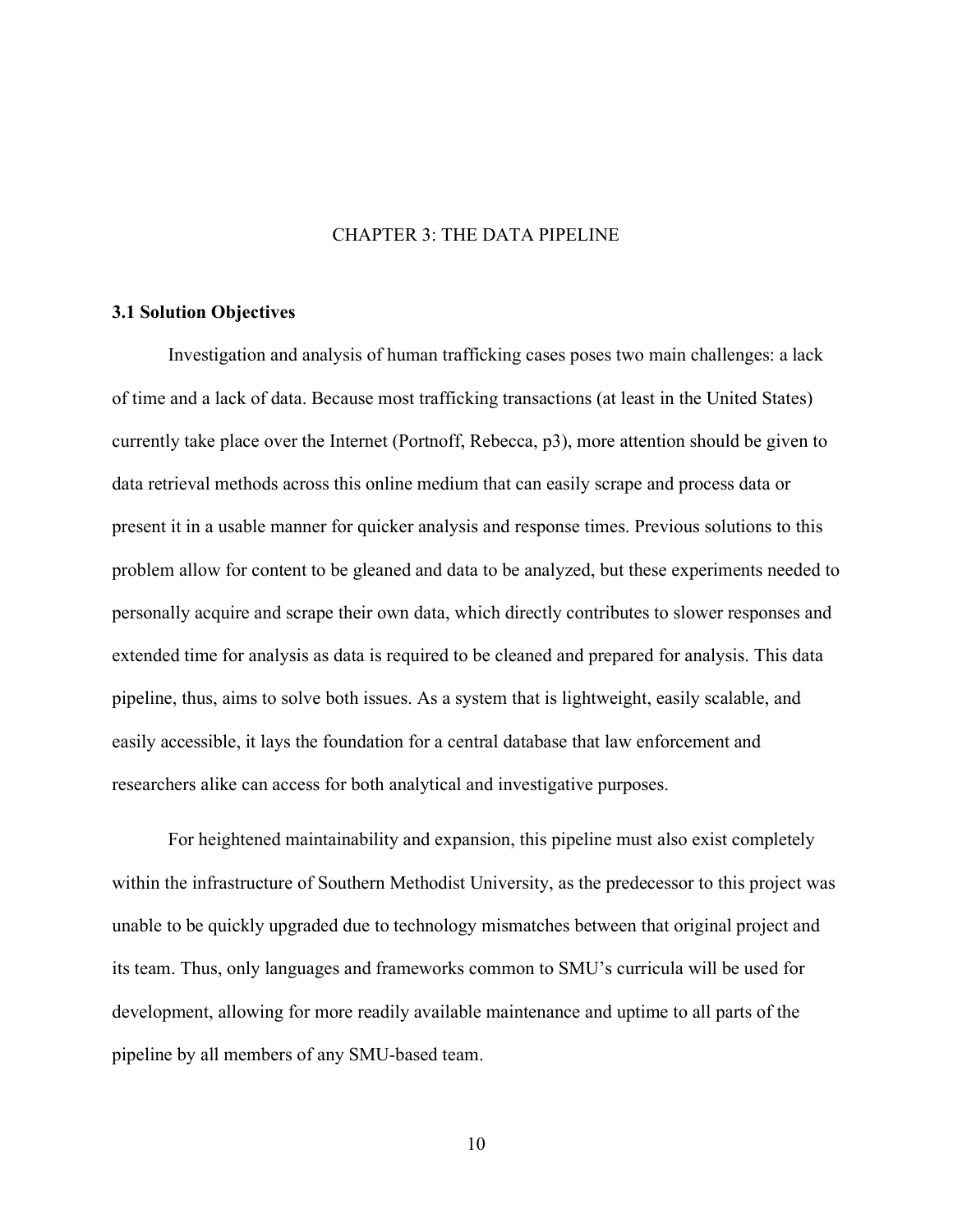#### <span id="page-21-0"></span>**3.2 The Data Pipeline**

This pipeline is built to ingest case-related data from sources such as PACER and manual data imputed from querying law agencies such as Bloomberg Law, West Law, and Lexus Nexus, and display it in a manner conducive to both end users and researchers. The data is protected behind servers internal to Southern Methodist University to prevent unauthorized or unapproved use and access, as such data is considered sensitive or (in PACER's case) private.

The data pipeline is split into three parts- the end users (and appropriate login servers), the internal SMU components (which houses both the frontend, the backend, and the middleware that connects them), and the APIs to source data provided by organizations like PACER. There are two main servers housed on SMU's infrastructure- a Windows 10 server that services the user-facing frontend accessed with the domain of Human Trafficking Data (abbreviated as HTD) and a MSSQL server that contains the database of all ingested case information.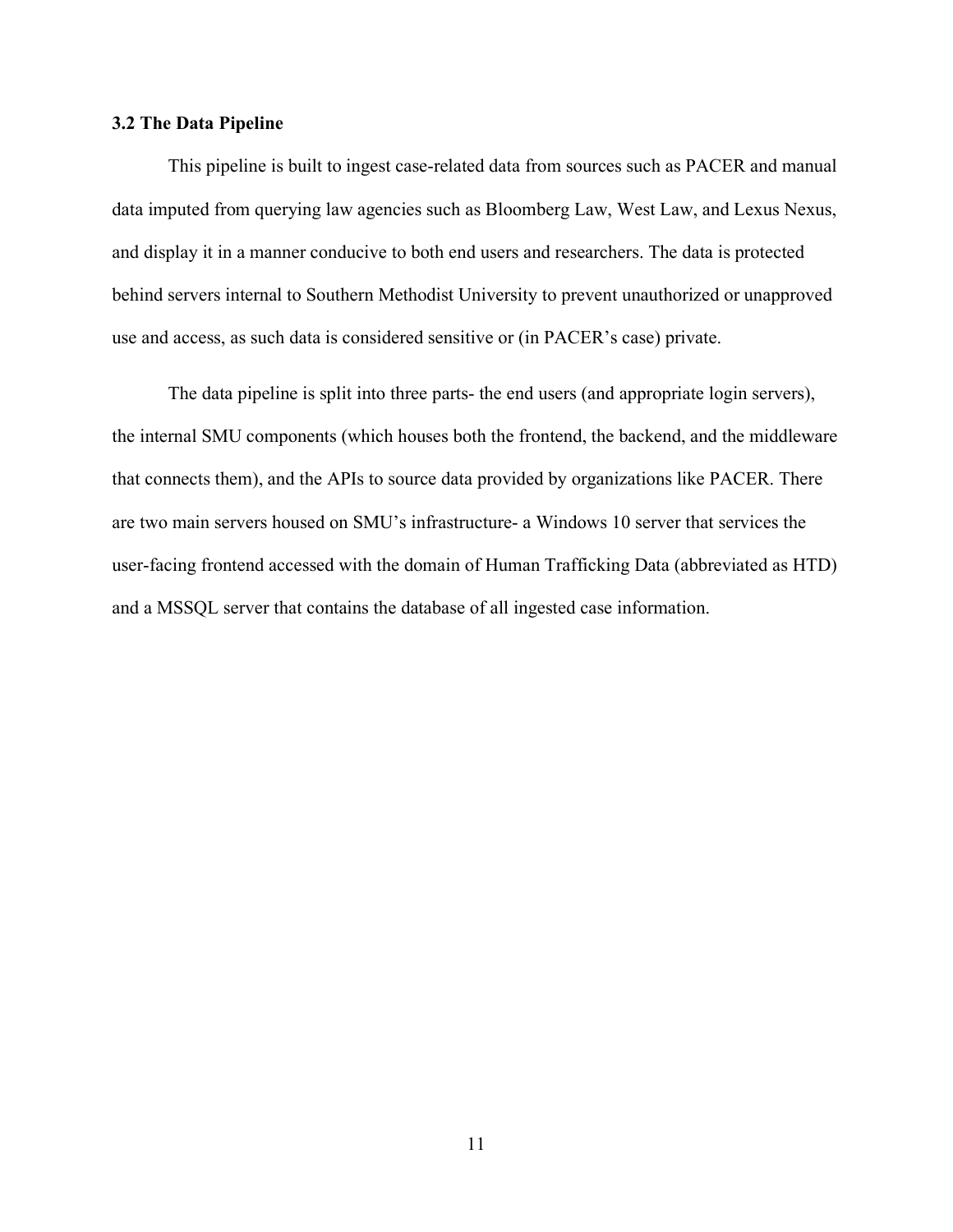

Figure 1: The Data Pipeline

Authentication is done with a user-based access control scheme before attempting to query any data to protect its integrity. Because new registered users can only be created internally, this allows SMU to control more easily who should (and should not) receive access to the data, based on the scope of projects that may concern such data. With a comparatively small number of researchers requiring access to very sensitive data, this level of heightened, controllable security, is more desirable than the broader scope and ease of role-based security (VanMSFT).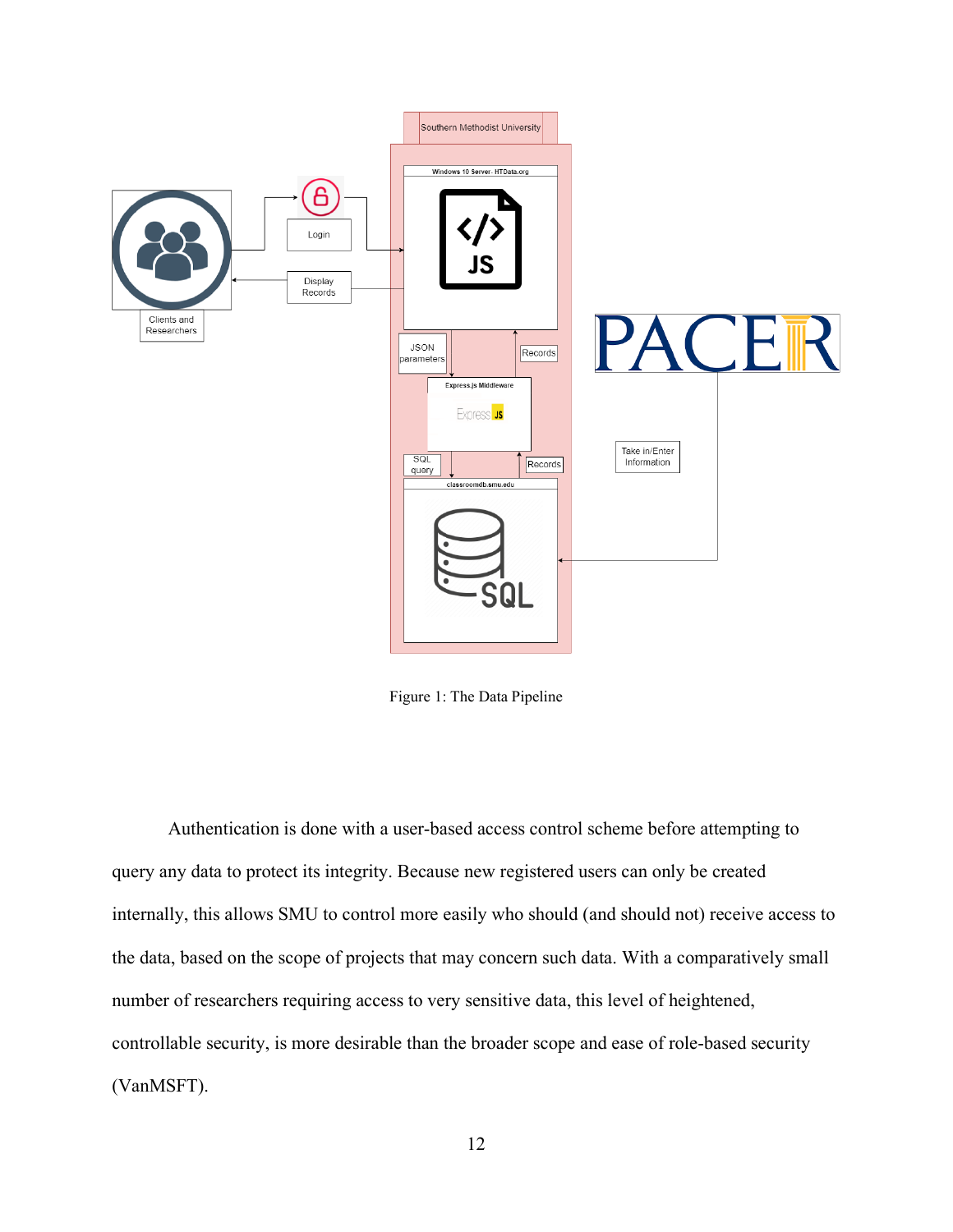|          | <b>HTD</b> | Home About Login Dropdown                      |                                                                              |
|----------|------------|------------------------------------------------|------------------------------------------------------------------------------|
|          |            |                                                | An open-access searchable database of federal human trafficking prosecutions |
| Username |            | Enter a Username                               |                                                                              |
| Password |            | <b>Enter Password</b>                          |                                                                              |
|          |            |                                                | Login                                                                        |
|          |            | Southern Methodist University: Copyright 2022. |                                                                              |

Figure 2: HTD Login Page

Once the user is authenticated, they can search for different cases by given keywords in their respective fields (for instance, by name of defendant, by date, or by state the case was prosecuted in). A list of all searchable keywords is provided in Appendix A1.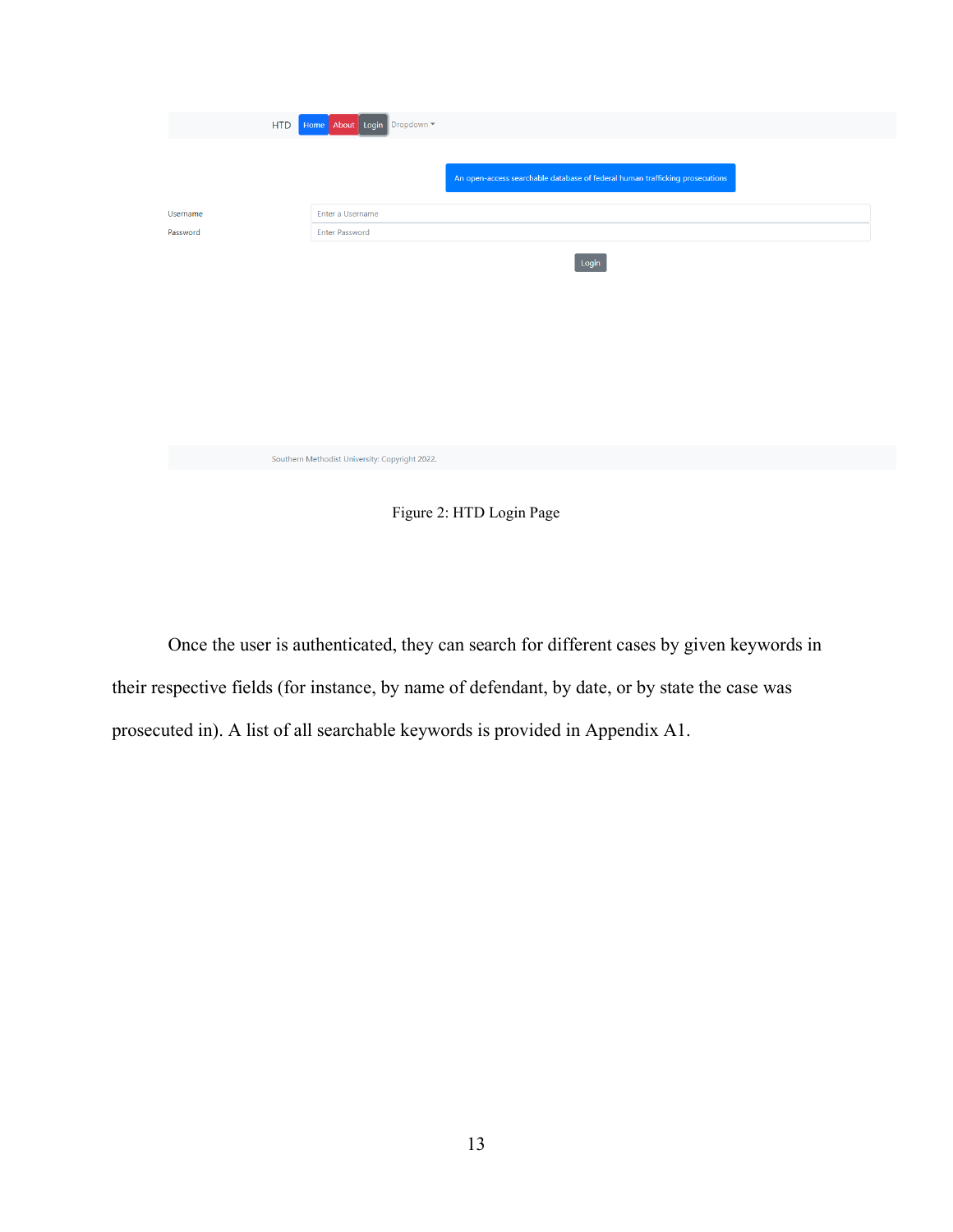| <b>HTD</b><br>Dropdown =<br>Home About Login   |                                                                              |
|------------------------------------------------|------------------------------------------------------------------------------|
|                                                | An open-access searchable database of federal human trafficking prosecutions |
|                                                |                                                                              |
|                                                |                                                                              |
|                                                | Search the Database:                                                         |
|                                                |                                                                              |
| Southern Methodist University: Copyright 2022. |                                                                              |

Figure 3: HTD Landing Page (unauthenticated user)

All results will be displayed in internal database order, unless a range of dates is specified, in which case each result will be displayed in descending order (from most recent case to least recent case).

#### <span id="page-24-0"></span>**3.3 The Frontend User Interface**

The pipeline's frontend is built of three main pages- an initial landing page, a login form, and a displayable form that doubles as a search results page. This landing page presents introductory information to the user- information regarding HTD and its purposes- and gives them an option to search the database. This searching is done through an off-canvas bar form that can be easily dismissed or refreshed. Searching can be done using any or all the given criteria- a query will be dynamically created based on the content of the search form upon submission.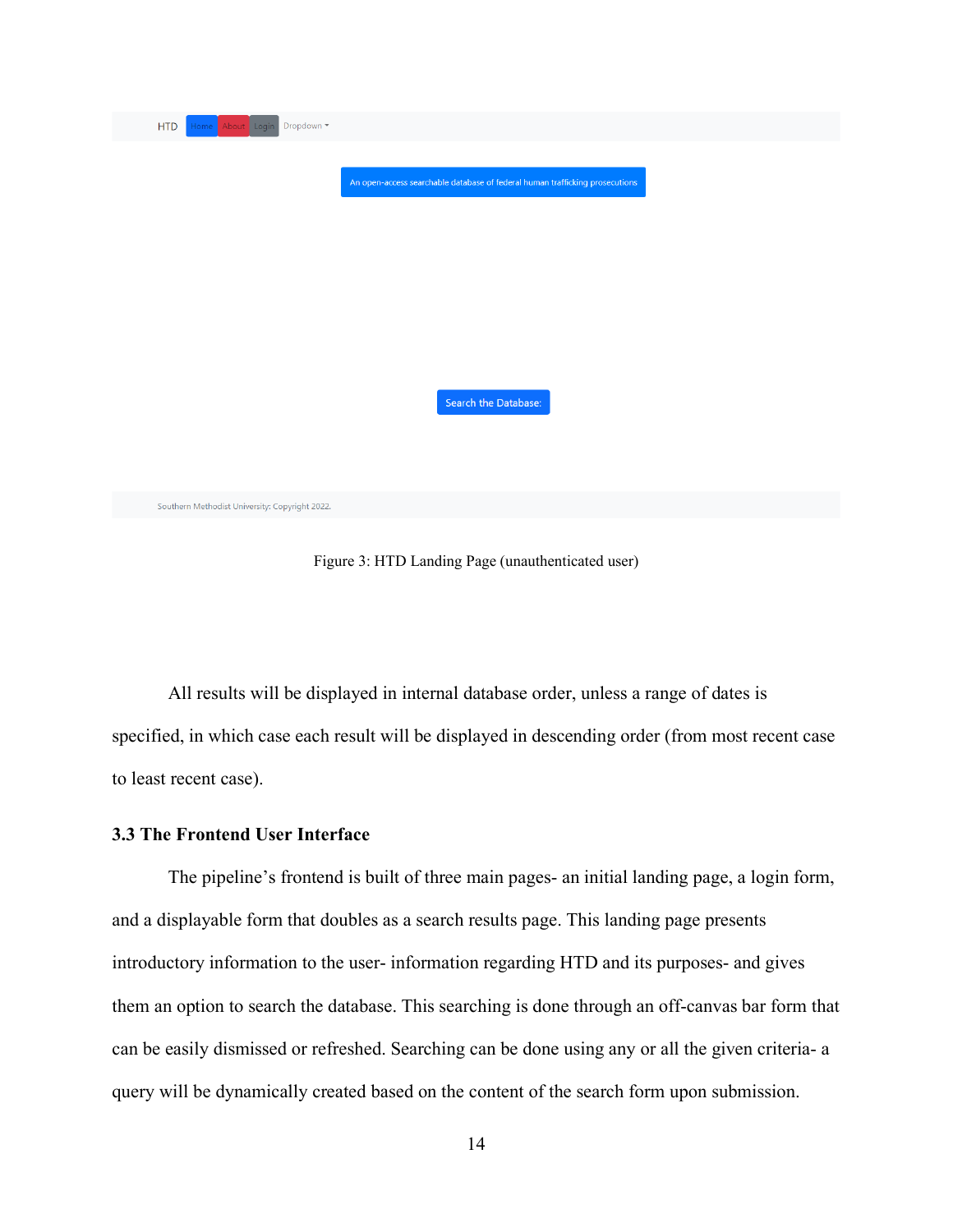Cases are shown using the following four fields: the case's name, the starting date for prosecution of the case, the state in which the case was prosecuted, and a link to the public case file for further information.

| Search the Database:            | $\times$ | ogin | Dropdown -             | Logged in as: HTdata_appuser | Logout                                                   |
|---------------------------------|----------|------|------------------------|------------------------------|----------------------------------------------------------|
| <b>Case Information:</b>        | $\Delta$ |      |                        |                              |                                                          |
| Cases by State                  |          |      |                        |                              | An open-access searchable database of federal human traf |
| Enter a State                   |          |      |                        |                              |                                                          |
| Cases by Year                   |          |      |                        |                              |                                                          |
| From:                           |          |      |                        |                              | <b>Case Opened</b>                                       |
| To:                             |          |      |                        |                              |                                                          |
|                                 |          |      |                        |                              |                                                          |
| <b>Trafficking Information:</b> |          |      |                        |                              |                                                          |
| Type of Trafficking             |          |      |                        |                              | Search the Database:                                     |
| All<br>$\checkmark$             |          |      |                        |                              |                                                          |
| <b>Victim Information:</b>      |          |      |                        |                              |                                                          |
| Victim Nationality              |          |      |                        |                              |                                                          |
| <b>Enter a Nationality</b>      |          |      |                        |                              |                                                          |
| Victim Gender                   |          |      |                        |                              |                                                          |
| All<br>$\checkmark$             |          |      |                        |                              |                                                          |
| <b>Victim Ages</b>              |          |      |                        |                              |                                                          |
| All<br>$\checkmark$             |          |      |                        |                              |                                                          |
| <b>Defendant Information:</b>   |          |      | rsity: Copyright 2022. |                              |                                                          |

Figure 4: HTD Database Search Form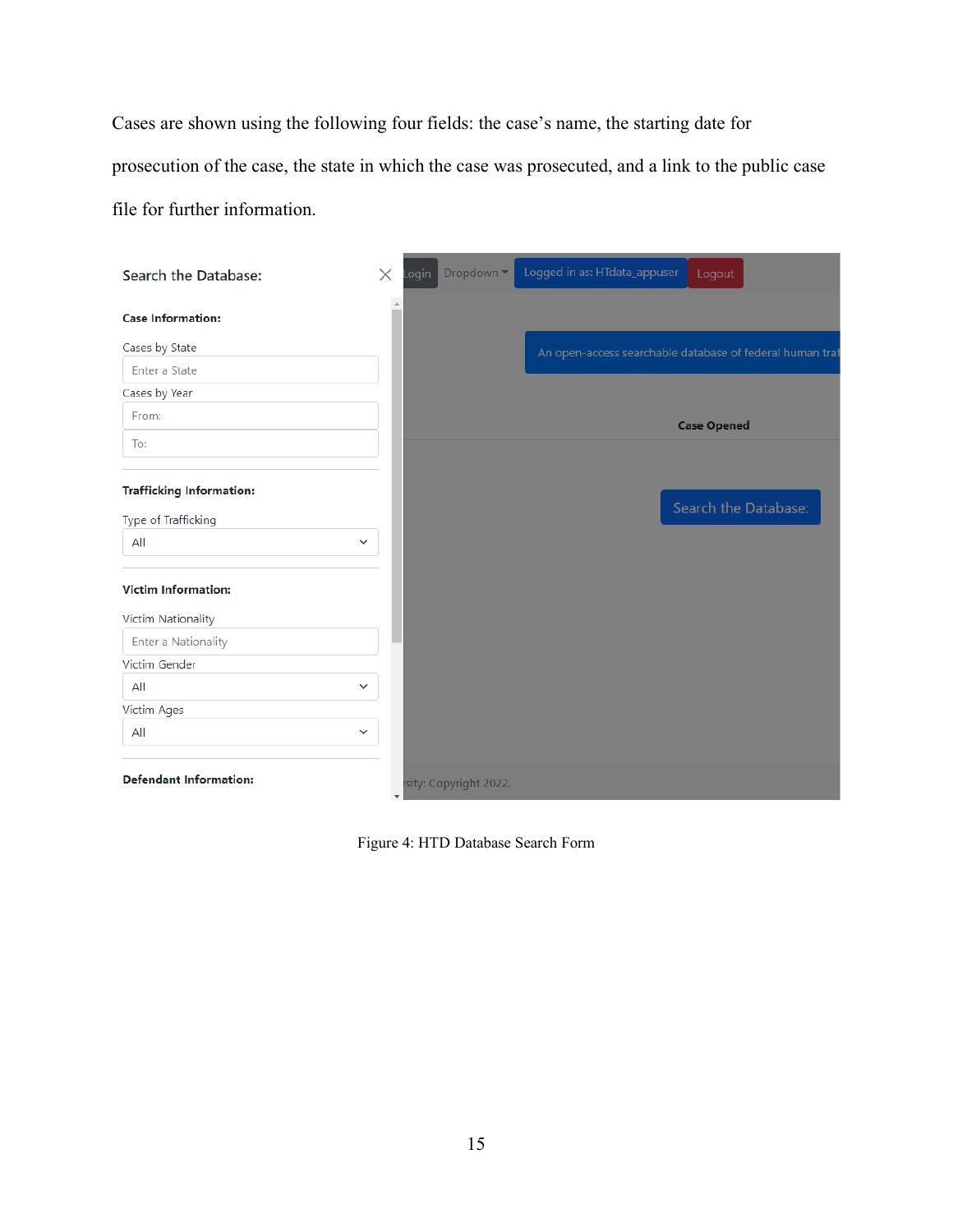| Logged in as: HTdata_appuser<br>Home About Login<br>HTD<br>Dropdown $\blacktriangleright$ | Logout                                                                       |              |                  |
|-------------------------------------------------------------------------------------------|------------------------------------------------------------------------------|--------------|------------------|
|                                                                                           | An open-access searchable database of federal human trafficking prosecutions |              |                  |
| <b>Name of Case</b>                                                                       | <b>Case Opened</b>                                                           | <b>State</b> | <b>Case File</b> |
| USA v. Aguilar-Lopez et al                                                                | 2010-01-01                                                                   | <b>TX</b>    | Case File        |
| USA v. Albarghuthi et al                                                                  | 2010-01-01                                                                   | <b>TX</b>    | Case File        |
| USA v. Garcia-Gonzalez et al                                                              | 2010-01-01                                                                   | <b>TX</b>    | Case File        |
| USA v. Olivo et al                                                                        | 2010-01-01                                                                   | <b>TX</b>    | <b>Case File</b> |
|                                                                                           | Search the Database:                                                         |              |                  |
| Southern Methodist University: Copyright 2022.                                            |                                                                              |              |                  |

Figure 5: HTD Search Results Page

No information is permanently stored on the frontend, neither login information nor database query results, to prevent unwanted data retrieval. Inputs are sanitized using standard JSX practices to prevent injection attacks and further secured by Southern Methodist University's VPN as a primary data egress measure.

#### <span id="page-26-0"></span>**3.4 The Backend Server**

The backend server was created from the work of Ms. Vanessa Bouche, featuring information that categorizes each human trafficking case based on a predefined protocol provided by Ms. Bouche's work- from the metadata that defines it (such as the case's name, the state in which the case was heard, a summary of the proceedings) to demographics of each victim, defendant, and presiding judge. It is divided into nine different tables- HTAppUsers, HTCrimeLocations, HTEntryPoints, HTJudges, HTCases, HTDefendants, HTVictimCountries, HTCriminalMethods, and BaseLocations.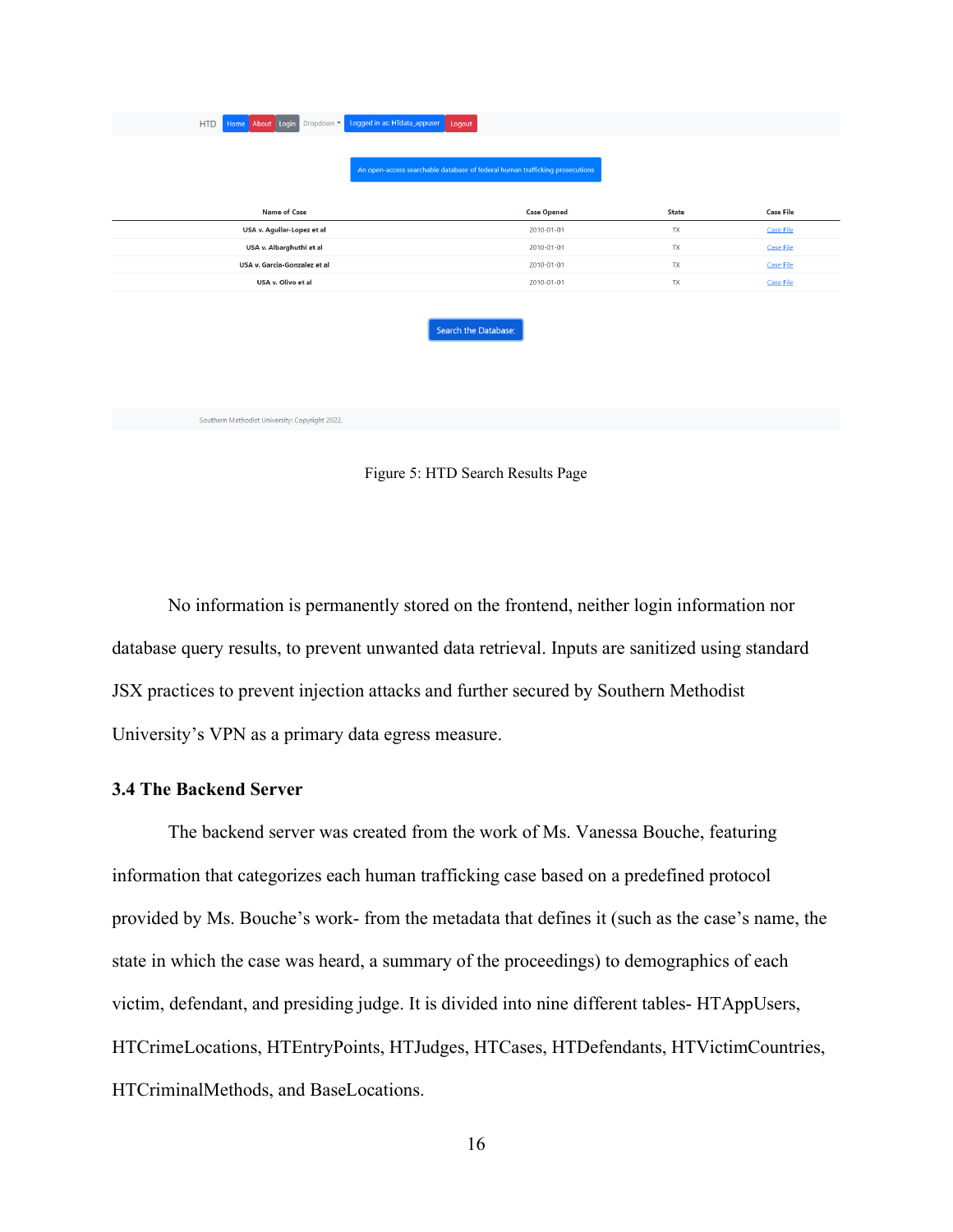HTAppUsers is only accessed and used when first connecting to the database through the frontend. It contains secured user data and is queried when attempting to login, which is used to validate authentication against stored, protected credentials. This is common practice as a standin for native back-end authentication and is used in most ASP.net and React applications.

HTCrimeLocations contains geospatial information about where the predominant crime of a case occurred. There can be more than one crime location for a case, so this table is commonly grouped with HTEntryPorts, HTCriminal Methods, and BaseLocations- other tables that contain data regarding crime locale and all associated travel of traffickers- to better chart and understand all the criminal activity of a specific case. HTEntryPorts denotes ports where traffickers entered the country (either by sea or by air) by their address, city, state, and country. HTCriminalMethods denotes the types of transportation and documents- legal and misused or illegal and faked- used to facilitate the trafficking in question. BaseLocations contains information on all known bases of operations for human trafficking- whether that be a cover-up business, an abandoned building, or other hub for a given case's criminal activity.

HTJudges contains professional information about the judge or judges that sentenced a given case, including the court they were appointed to (and by whom) and the number of human trafficking cases that they have presided over during their career.

HTDefendants holds all the necessary demographic information (such as name, age, and race) about a defendant in a case, as well as any sentences, penalties, fines, or probations accrued as part of the case they were tried for- including the specific statutes cited for each punishment (how many counts of specific charges under what U.S. law statutes were given, and how those counts were then dealt with- guilty by plea, guilty by trial, or otherwise).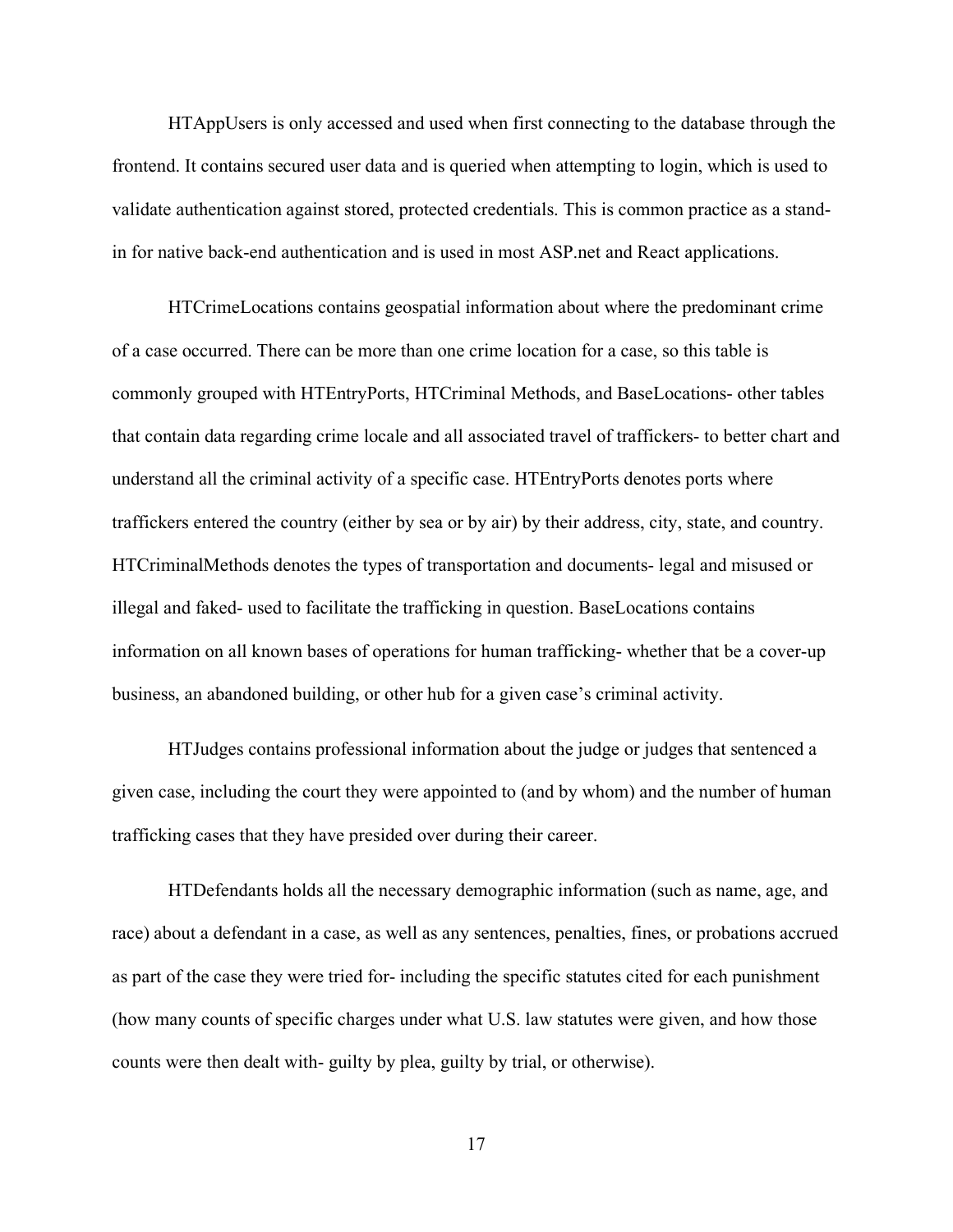HTVictimCountries is an auxiliary table that contains the country of origin for any victim or victims of a case. This is most useful when compared with HTEntryPorts to discover patterns and uncover rings by analyzing their common activities- where a trafficking operation starts (in what country, found in HTVictimCountries) and where an operation continues or ends (found in HTEntryPorts).

Finally, HTCases contains all the "case-level information"- data and metadata values that do not change based on the defendants, location, or other factors, in a case. This table serves as the bridge to the other tables in the database- as the "case\_id" of HTCrimeLocations or HTCriminalMethods or HTDefendants will reference the same "case id" of each case in HTCases.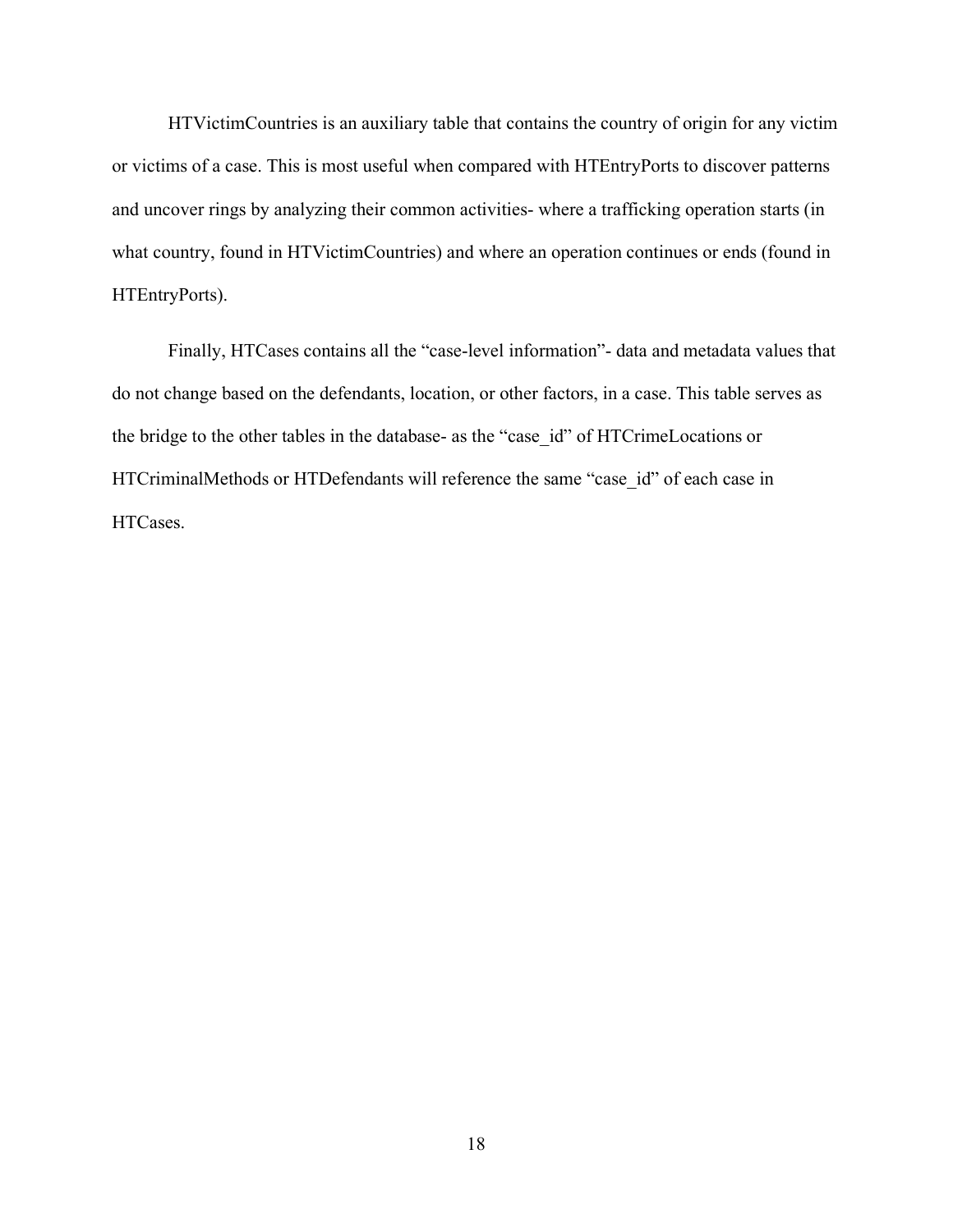

Figure 6: HTD Backend Tables

A brief explanation of each table's key constraints, and other implementation details are

contained in Chapter 3.5.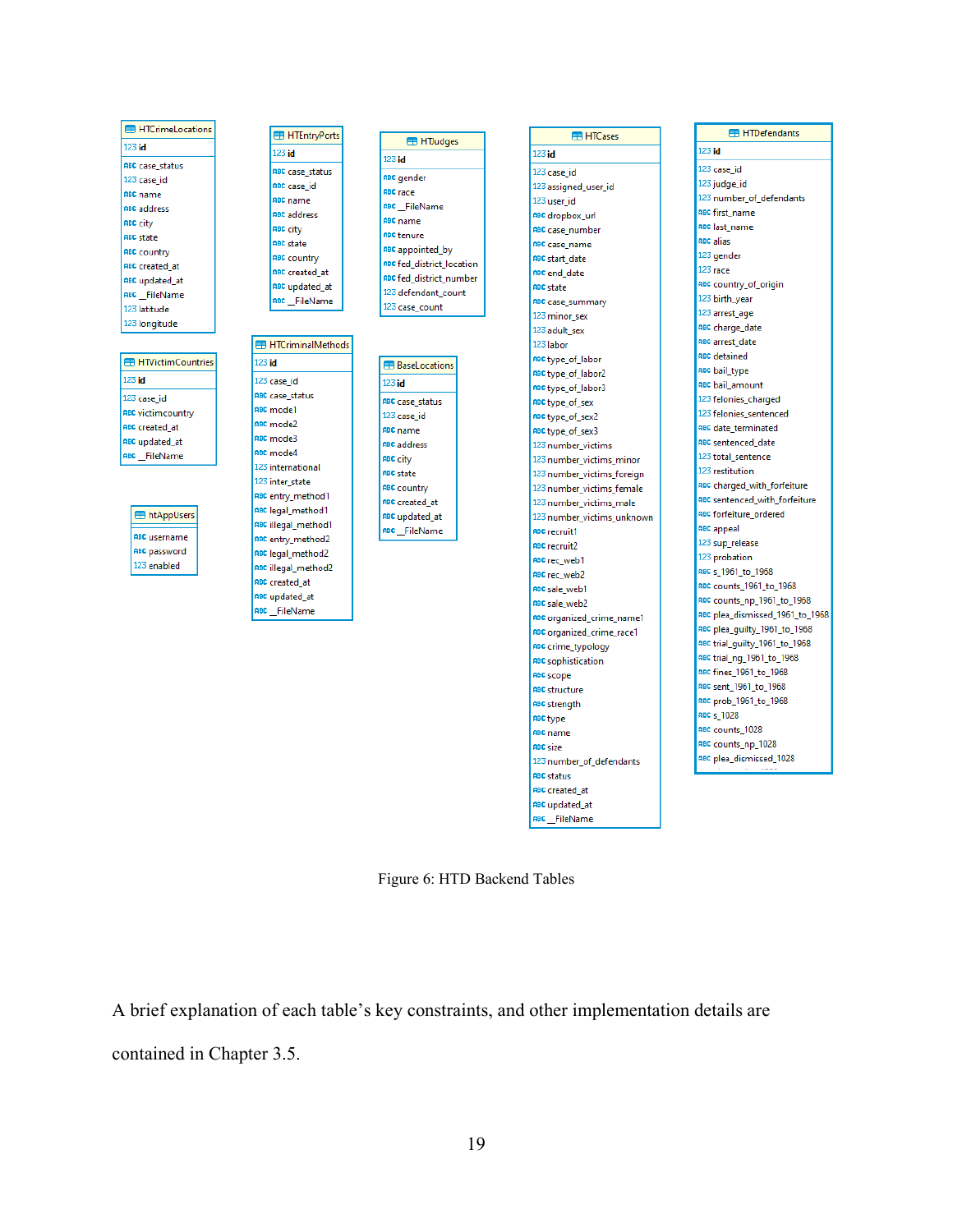#### <span id="page-30-0"></span>**3.5 Implementation**

As the pipeline will be maintained and curated through Southern Methodist University, each piece of the pipeline's infrastructure is implemented in a language or framework that is either known by or familiar to most students and faculty that would be staffed to help maintain it.

The frontend is built with a React framework- a component-based declarative programming platform that is used in SMU's CS 3345, Graphical User Interfaces, to create the user interface for the class's joint final project (with the correlated CS 3330, Database Concepts) by combining Javascript and HTML to create scalable web applications. Released in 2003, React is a stateful, input driven framework that is both conceptually easy to understand and still widely used to this day, even in the professional world, due to its rules mandating that an application be broken down into its components, or "building blocks". The decision to render components to construct entire pages both adheres to SMU's programming paradigms and allows for each piece of the application to be edited and contained separately.

The backend is written in standard ANSI SQL and hosted using a 2007 MSSQL server, bridging the knowledge of SMU's Computer Science curriculum (CS 3330, Data Concepts; and CS 5/7330, File Organization and Database Structures) and the technology currently used for research and analytics on campus- classroomdb.smu.edu. According to the Office of Information Technology's Lane Duncan, "classroomdb.smu.edu is a MSSQL server dedicated to academic and research use- which allows any student, faculty, or organization on the campus [(or through the use of a SMU-approved VPN)] to access it without having to worry about firewall rules or middleware," (Bouche, Vanessa) provided they possess valid user credentials for the database. Because classroomdb.smu.edu is used for the curation and housing of many different servers,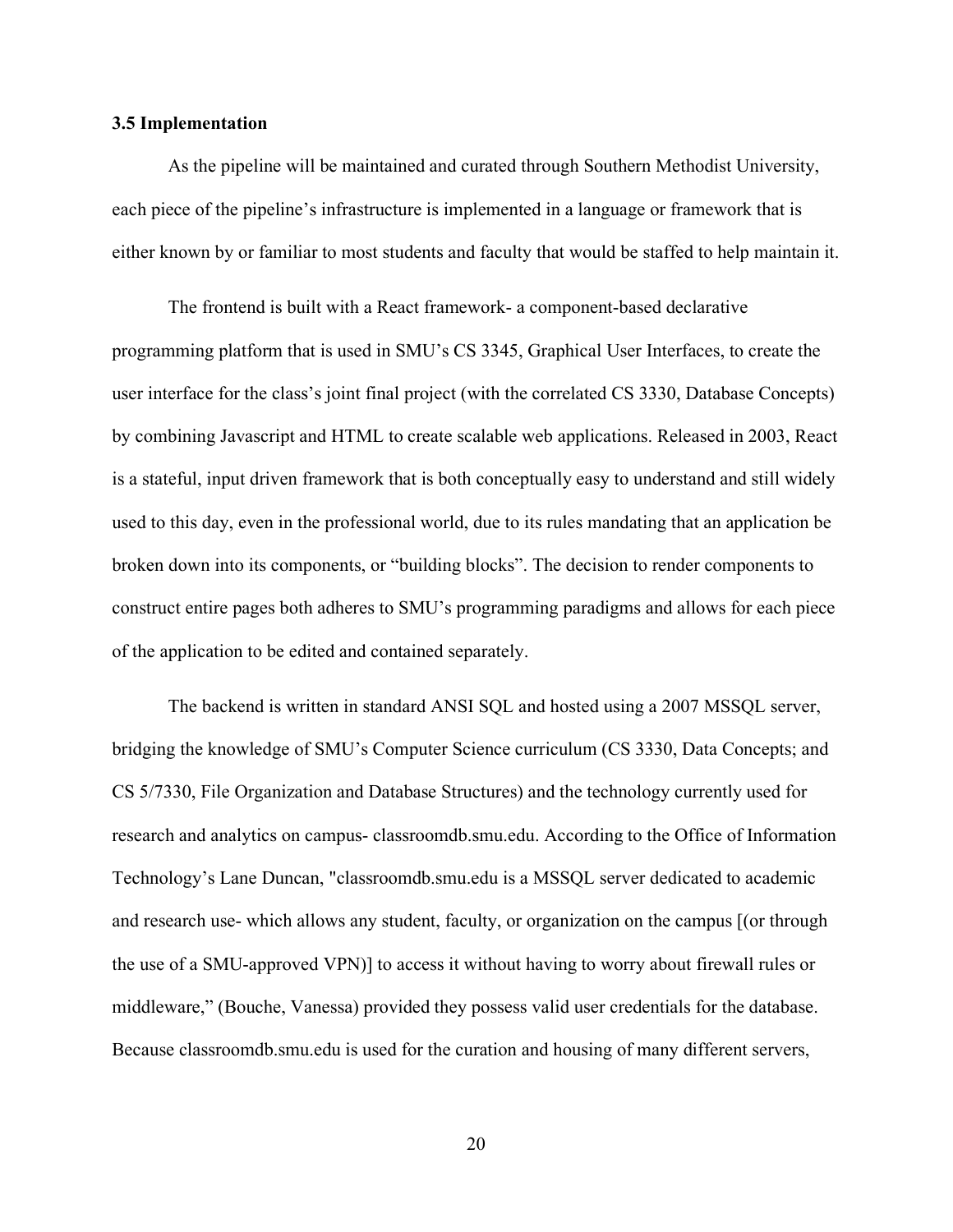each different application is hosted through its own port. This application uses port 55433 for its MSSQL traffic.

| <b>HTCrimeLocations</b>     | <b>ED</b> HTEntryPorts   |                           | <b>HT HTCases</b>                 | <b>HTDefendants</b>             |
|-----------------------------|--------------------------|---------------------------|-----------------------------------|---------------------------------|
| $123$ id                    | $123$ id                 | <b>ED</b> HTJudges        | $123$ id                          | $123$ id                        |
| ABC case_status             | ABC case_status          | $123$ id                  | 123 case id                       | 123 case id                     |
| 123 case id                 | ABC case_id              | ABC gender                | 123 assigned_user_id              | 123 judge_id                    |
| ABC name                    | ABC name                 | ABC race                  | 123 user id                       | 123 number of defendants        |
| ABC address                 | <b>ABC</b> address       | ABC FileName              | ABC dropbox url                   | ABC first_name                  |
| ABC city                    | <b>ABC city</b>          | ABC name                  | ABC case number                   | ABC last name                   |
| ABC state                   | ABC state                | <b>ABC</b> tenure         | ABC case name                     | <b>ABC alias</b>                |
| ABC country                 | ABC country              | ABC appointed_by          | ABC start_date                    | 123 gender                      |
| ABC created_at              | ABC created at           | ABC fed_district_location | ABC end date                      | 123 race                        |
| ABC updated at              | ABC updated_at           | ABC fed_district_number   | <b>ABC</b> state                  | ABC country_of_origin           |
| ABC FileName                | ABC FileName             | 123 defendant count       |                                   | 123 birth_year                  |
| 123 latitude                |                          | 123 case_count            | ABC case_summary<br>123 minor sex | 123 arrest age                  |
| 123 longitude               |                          |                           | 123 adult sex                     | ABC charge_date                 |
|                             | <b>HTCriminalMethods</b> |                           | 123 labor                         | ABC arrest date                 |
|                             |                          |                           |                                   | ABC detained                    |
| <b>ER HTVictimCountries</b> | $123$ id                 | <b>RaseLocations</b>      | ABC type_of_labor                 | ABC bail_type                   |
| $123$ id                    | 123 case id              | $123$ id                  | ABC type_of_labor2                | ABC bail amount                 |
| 123 case id                 | ABC case status          | ABC case status           | ABC type_of_labor3                | 123 felonies_charged            |
| <b>ABC</b> victimcountry    | ABC mode1                | 123 case id               | ABC type_of_sex                   | 123 felonies_sentenced          |
| ABC created at              | ABC mode2                | ABC name                  | ABC type_of_sex2                  | ABC date_terminated             |
| ABC updated at              | ABC mode3                | <b>ABC</b> address        | ABC type_of_sex3                  | ABC sentenced date              |
| ABC FileName                | ABC mode4                |                           | 123 number_victims                | 123 total sentence              |
|                             | 123 international        | ABC city<br>ABC state     | 123 number_victims_minor          | 123 restitution                 |
|                             | 123 inter_state          |                           | 123 number_victims_foreign        | ABC charged_with_forfeiture     |
|                             | ABC entry_method1        | ABC country               | 123 number_victims_female         | ABC sentenced with forfeiture   |
| <b>EB</b> htAppUsers        | ABC legal_method1        | ABC created at            | 123 number_victims_male           | ABC forfeiture_ordered          |
|                             | ABC illegal_method1      | ABC updated at            | 123 number_victims_unknown        | ABC appeal                      |
| ABC username                | ABC entry_method2        | ABC FileName              | ABC recruit1                      | 123 sup_release                 |
| ABC password                | ABC legal_method2        |                           | <b>ABC</b> recruit2               | 123 probation                   |
| 123 enabled                 | ABC illegal_method2      |                           | ABC rec web1                      | ABC s_1961_to_1968              |
|                             | ABC created at           |                           | ABC rec web2                      | ABC counts_1961_to_1968         |
|                             | ABC updated_at           |                           | ABC sale_web1                     |                                 |
|                             | ABC_FileName             |                           | ABC sale_web2                     | ABC counts_np_1961_to_1968      |
|                             |                          |                           | ABC organized_crime_name1         | ABC plea_dismissed_1961_to_1968 |
|                             |                          |                           | ABC organized_crime_race1         | ABC plea_guilty_1961_to_1968    |
|                             |                          |                           | ABC crime_typology                | ABC trial_quilty_1961_to_1968   |
|                             |                          |                           | <b>ABC</b> sophistication         | ABC trial_ng_1961_to_1968       |
|                             |                          |                           | ABC scope                         | ABC fines_1961_to_1968          |
|                             |                          |                           | <b>ABC</b> structure              | ABC sent 1961 to 1968           |
|                             |                          |                           | <b>ABC</b> strength               | ABC prob_1961_to_1968           |
|                             |                          |                           | ABC type                          | ABC s 1028                      |

Rec counts\_1028

ABC counts\_np\_1028 a<mark>ec</mark> plea\_dismissed\_1028

Figure 7: HTD Backend Key Constraints

ABC name

ABC status ABC created\_at ABC updated\_at ABC\_FileName

123 number\_of\_defendants

ABC size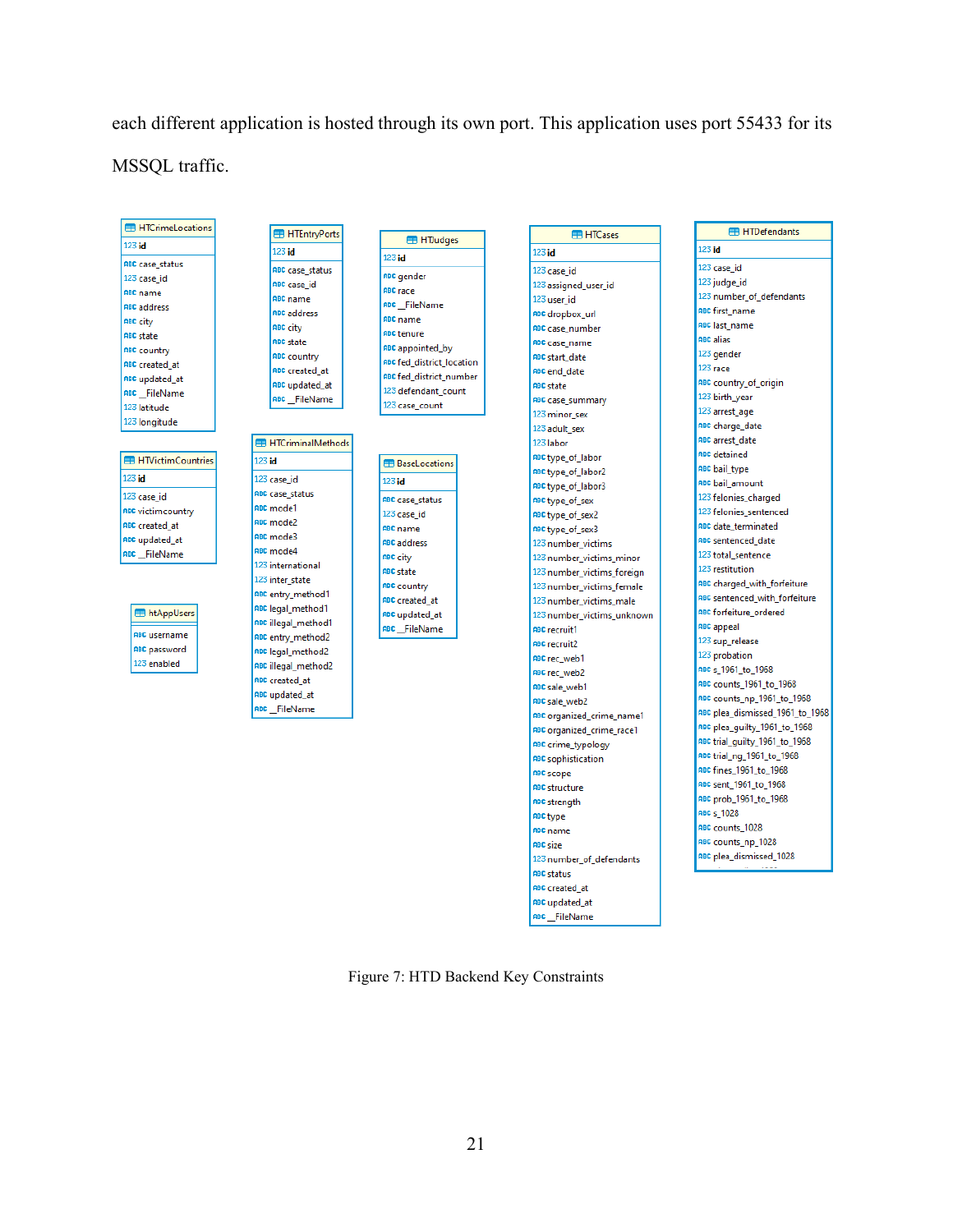The original database schema was generated by a Ruby on Rails application that hosted Vanessa's previous work, following an Active Association convention that connects tables and records by named variables rather than foreign keys. This allows for express-automated creation and testing, as one can create records and query them without satisfying strict foreign key constraints. This named unit variable for human trafficking cases is the "case\_id" value, contained in the HTCases table, that then links to every other table in the database. As an example, to find a crime's location, the "case id" of a particular case (as given by HTCases), indexes into HTCrimeLocations's "case\_id", which holds the matching address, country, and state fields. All other information across tables can be found with similar procedures- by linking that one "case id" to all matching "case id's" in other tables.

As a single instance, with respect to this dataset, is a case, and any further information regarding other entities within that case (such as crime locations, defendants, and victims) can only be found through these smaller tables (who all also index by that same "case id"), this organizational scheme represents data in the commonly accepted standard for databases- third normal form.

Because React cannot communicate directly to a backend database, Node.js (within the Express.js framework) services database queries and serves as the middleman between the frontend and the backend. The Express.js server's functionality mirrors the types of Node.js servers used connect CS 3330 and CS 3345 projects, and a list of all back-end endpoints is contained in Appendix A2. The frontend interacts with this server using standard Axios HTML request-and-response conventions that are handled internally by Express.js' JSON parser. The server runs on port 5000, which is commonly known for TCP and UDP, but can also be utilized for these types of internal data transfers.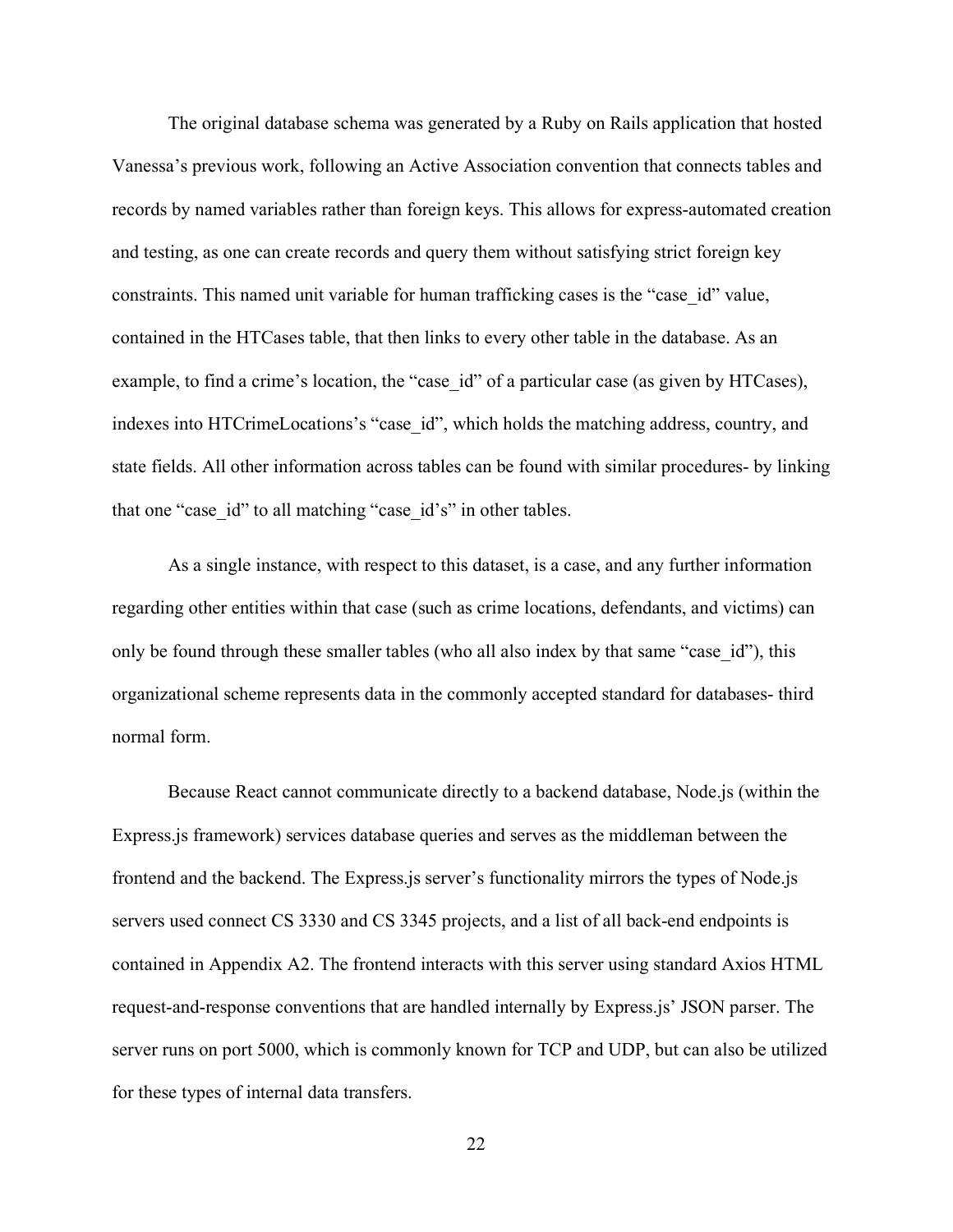To allow for more controlled data moderation, each query that is received is internally displayed and printed to a log file for bookkeeping purposes. The format of this output is shown in Figure 8.

```
Command Prompt - node mysqlconnection.js
Server is running...
Query Received from user:
  caseState: 'AZ',
 caseYearMin: '1990',<br>caseYearMax: '2021',
  victimAge: '2'
Query Received from user:
  caseState: 'AZ',
 caseYearMin: '1990',<br>caseYearMax: '2010',
  victimAge: '2'
Query Received from user:
 caseState: 'AZ',
 caseYearMin: '1990',<br>caseYearMax: '2011',
  victimAge: '2'
```
Figure 8: HTD Express.js Server Output

Both frontend and backend are hosted on independent 2012 Windows Servers (the R2 standard) with 4GB of RAM and 2 CPUs dedicated to processing, maintained as virtual machines in VMware, with the middleware existing on the same server as the backend to interface with it more easily. This is technology common to most student-built servers and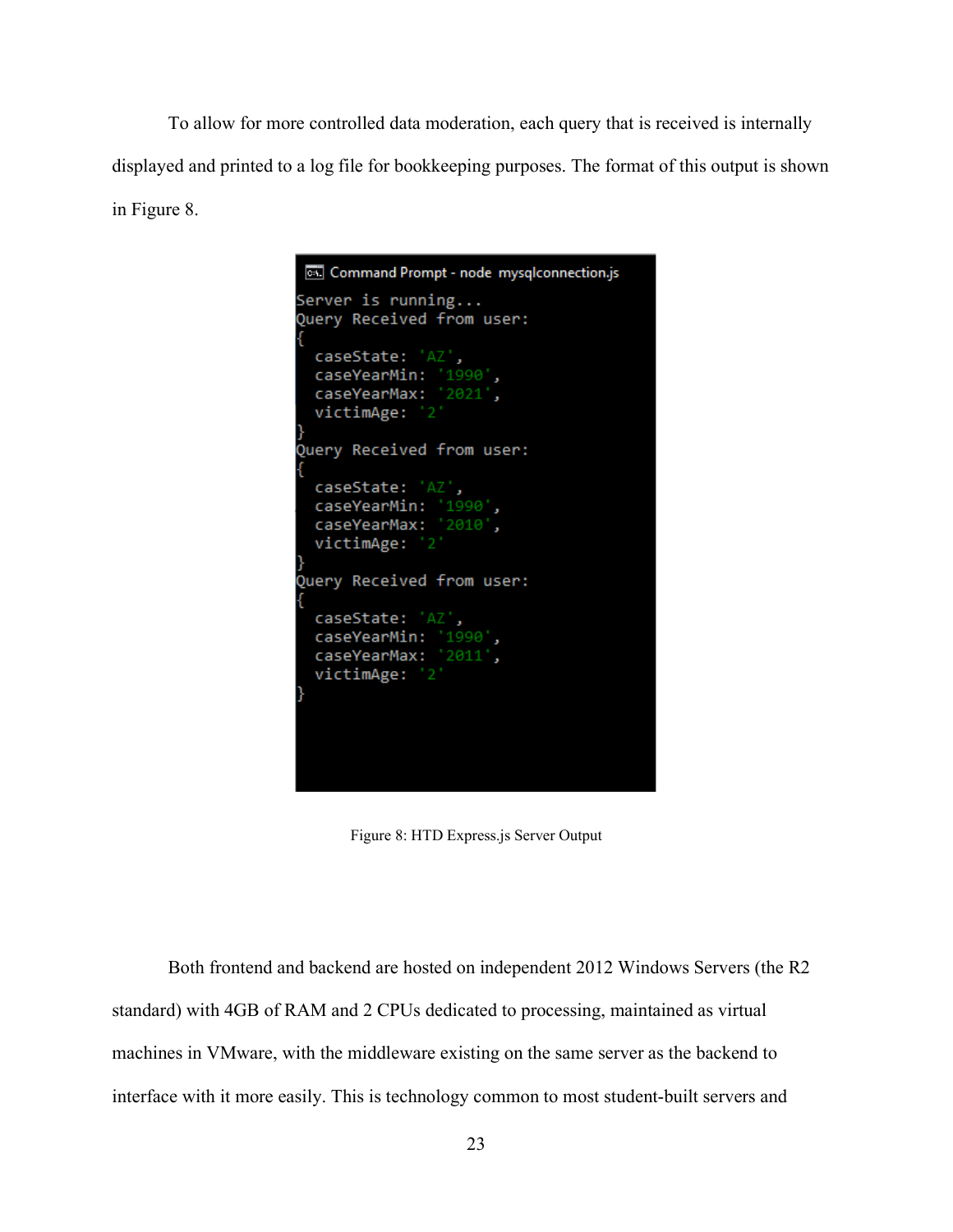applications of this size hosted within SMU and was deemed appropriate for the current size of the pipeline. These specifications can be expanded without issue when the project grows beyond its current scope of a single-sourced frontend.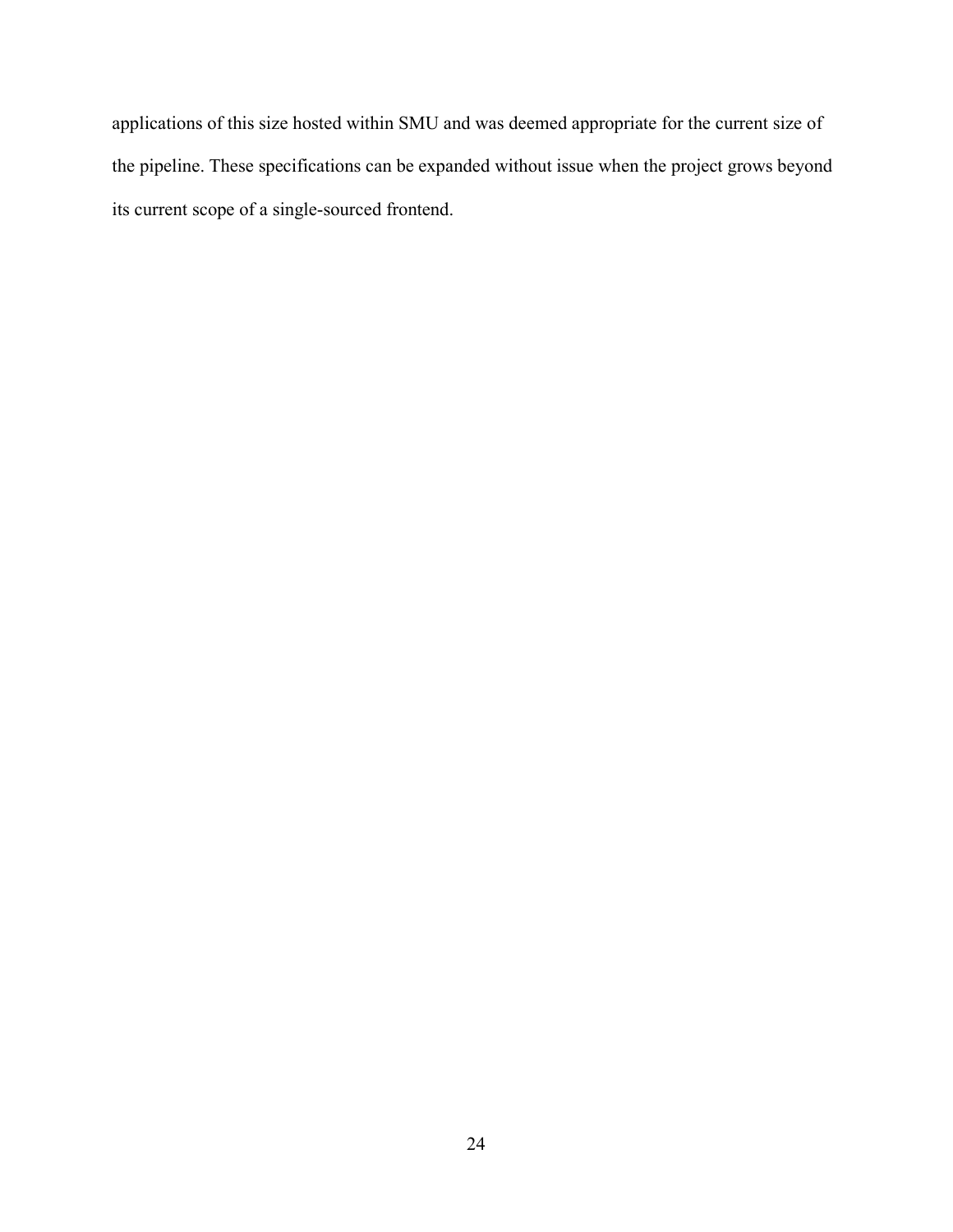#### CHAPTER 4: BENCHMARKS AND ANALYTICS

<span id="page-35-0"></span>The most common method to assess the quality of a user-facing frontend is the speed and simplicity of the user experience- namely, its adherence to KISS (namely, "Keep it Simple, Stupid") web design principles. The purpose of the pipeline is to deploy and maintain a searchable frontend for human trafficking case data- and as such, it must offer that functionality quickly, easily, and painlessly. For the pipeline to be considered usable, it should not be challenging to perform any task associated with querying the database- from first connection and authentication to querying and data retrieval.

#### <span id="page-35-1"></span>**4.1 User Experience Guidelines**

Software development and usability consultant Steve Krug presents several tenants in his book, *Don't Make Me Think*, many of which are presented within SMU's user interface curricula. Chiefly among these tenants is his definition of usability: "Usability is making sure something works well, and that a person of average ability or experience can use it for its intended purpose without getting hopelessly frustrated" (Lawrimore, John, p3). Ideally, all features that require user interaction, such as forms and links, should be easily accessible, intuitive, and, by their design, construct and create the complete scope of the website- in this case, a central, interactive human trafficking repository that can be queried for research and analytical purposes. "If [any part of this process] cannot be self-evident, [the website should] make it self-explanatory" (Lawrimore, John, p9).

Krug's first principle establishes the need for a clear visual hierarchy between all content within any page. For this pipeline, queried results are the target information for any end user and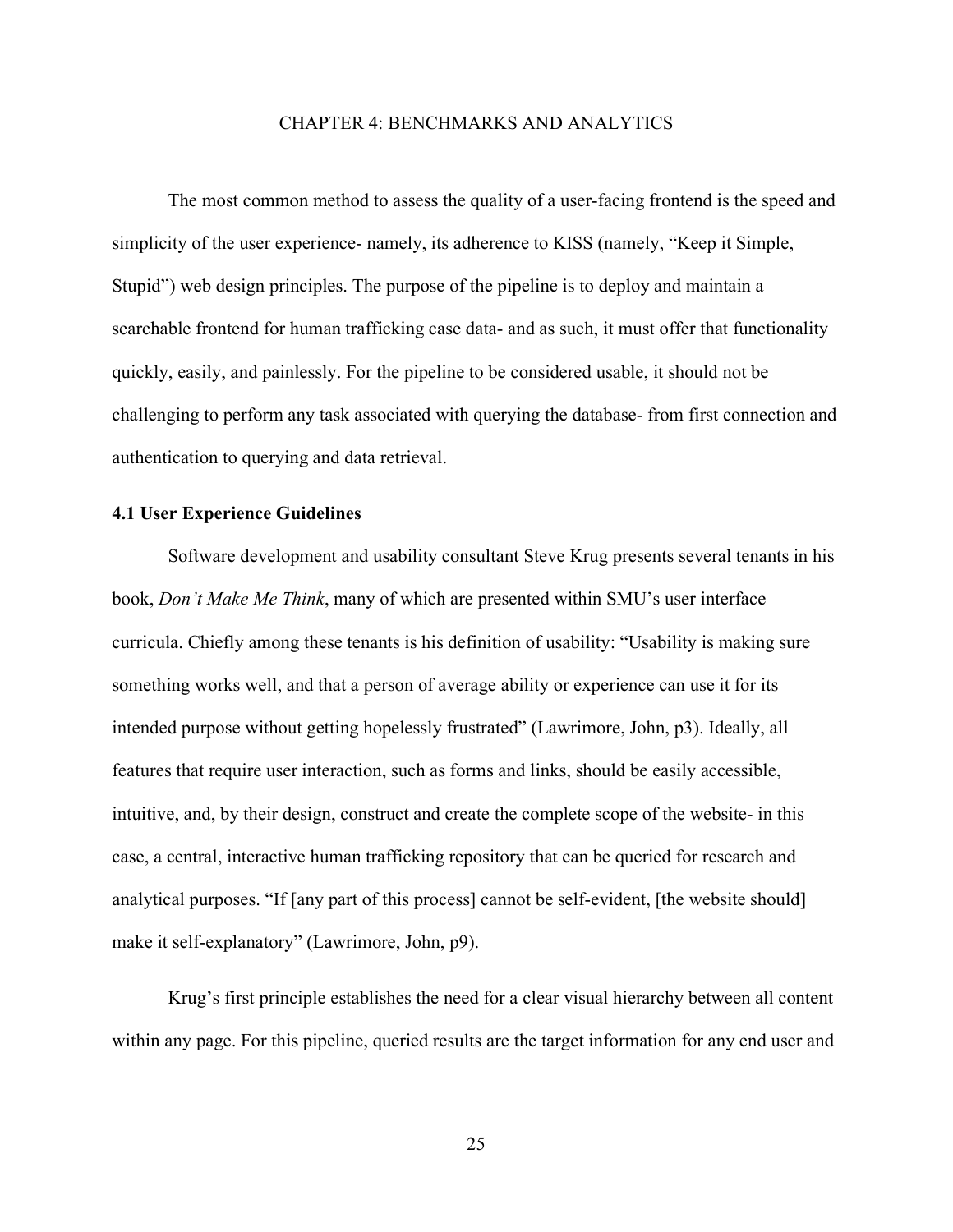are featured prominently in the center of the webpage in a bold-faced table. No other information is presented while database queries are present to allow all focus to remain on these results.

| Home About Login Dropdown<br><b>HTD</b> |                                                                              |              |                  |
|-----------------------------------------|------------------------------------------------------------------------------|--------------|------------------|
|                                         | An open-access searchable database of federal human trafficking prosecutions |              |                  |
|                                         |                                                                              |              |                  |
| <b>Name of Case</b>                     | <b>Case Opened</b>                                                           | <b>State</b> | <b>Case File</b> |

Figure 9: HTD: Krug's First Principle

Krug's second principle urges developers to utilize typical conventions and paradigms for both design and functionality. Color theory and font families are both important pieces of presentation and end user reception and thus must mesh cohesively to provide a visually pleasing user experience. Many older packages, interfaces, and applications used for research feature unintuitive, chaotic, and striking user interfaces with either too little or too many graphics, which make navigating and using them hard, if not impossible. Thus, this frontend utilizes only standard, straightforward data retrieval functionalities and mirrors the recognizable red-blueblack color scheme of Southern Methodist University's logo.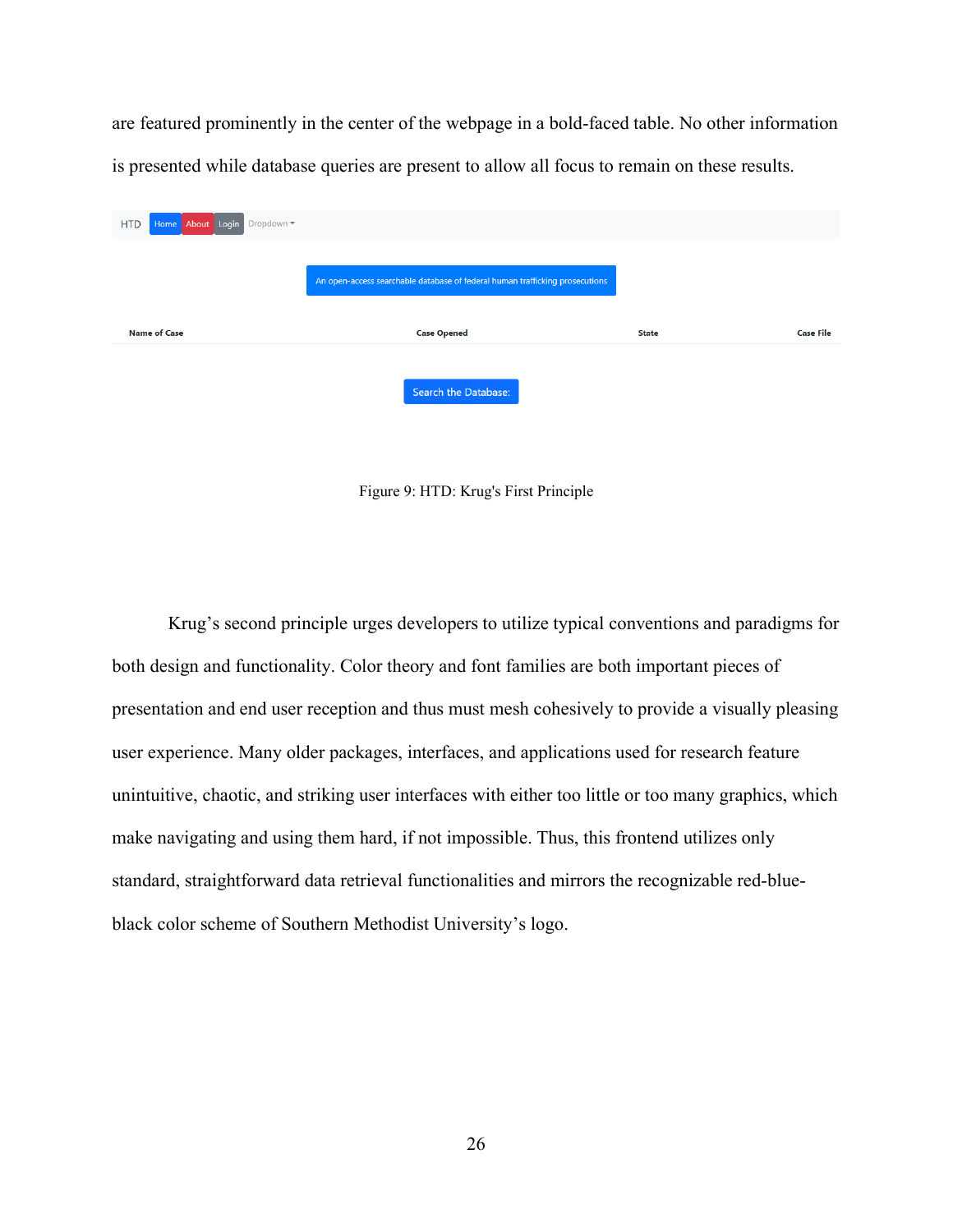

Figure [1](#page-37-0)0: The Southern Methodist University  $\text{Log}^{1}$ 

Further, as the entire frontend design is composed of solely Bootstrap-reliant React components, it is completely scalable and can be easily integrated with most infrastructures without customized stylesheets or functionality to facilitate it.

Finally, Krug's last three principles echo the previous definition of usability- ultimately easing end user frustration to enhance performance and experience- by both minimizing a page's busy noise and breaking content into parse-able pieces that all contribute to website's goal. All displayed information is containerized, highlighted, and separated by whitespace- allowing for straightforward query information retrieval- heralded by HTD's central purpose- "An openaccess searchable database of federal human trafficking prosecution". Any further information on the project, its contents, and other metadata, is stored in its own navigable page that does not conflict with the results from a database query.

<span id="page-37-0"></span><sup>1</sup> https://www.smu.edu/DevelopmentExternalAffairs/MarketingCommunications/Logos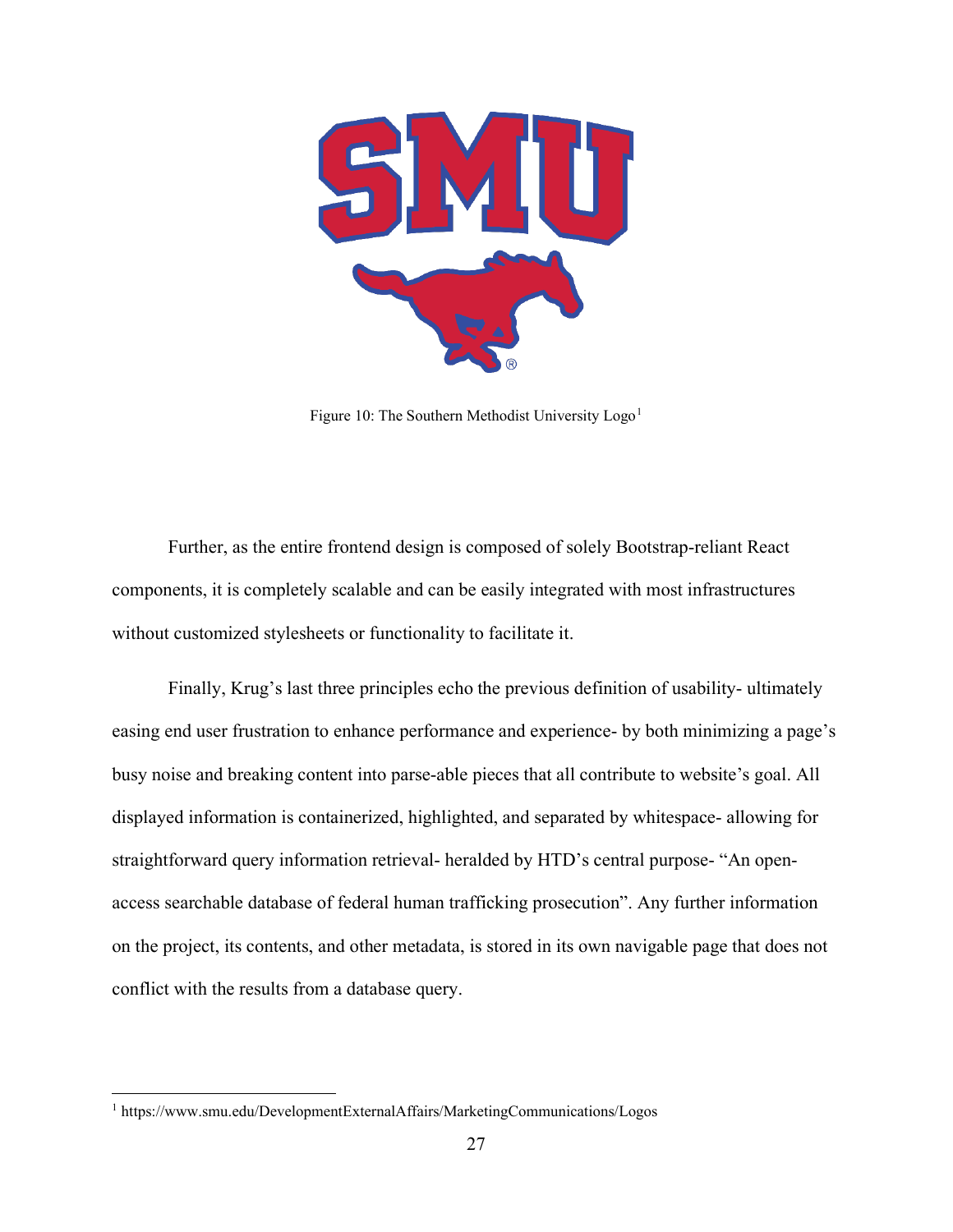The frontend thus integrates these five principles with a streamlined and intuitive user experience to allow for any organization- inside and outside of Southern Methodist Universityto seamlessly access and utilize the data curated and presented within the pipeline.

#### <span id="page-38-0"></span>**4.2 User Experience and Unit Tests**

The user experience cannot be accurately captured without completely describing and delineating a typical use case. This section will walk through several sample searches using the database, from initial connection to returned case results, and highlight the uses of Krug's usability criterion and KISS principles when applicable.

All users are initially considered unauthenticated and will not be allowed to query the database. Any attempt made will prompt the server to direct them to the login portal, accessed through the site's navigation bar.

| 1 localhost:3000                        |                                                                                                                                    |                |              | 2 ☆ ◆ ■ 图 ★ ヨ ロ  |
|-----------------------------------------|------------------------------------------------------------------------------------------------------------------------------------|----------------|--------------|------------------|
| Home About Login Dropdown<br><b>HTD</b> | localhost:3000 says<br>Only an authenticated user can search the database.<br>Please first login using the login portal.<br>An ope | OK<br>ecutions |              |                  |
| <b>Name of Case</b>                     | <b>Case Opened</b>                                                                                                                 |                | <b>State</b> | <b>Case File</b> |
|                                         | Search the Database:                                                                                                               |                |              |                  |

Figure 11: Step 0: Unauthenticated User Access Denial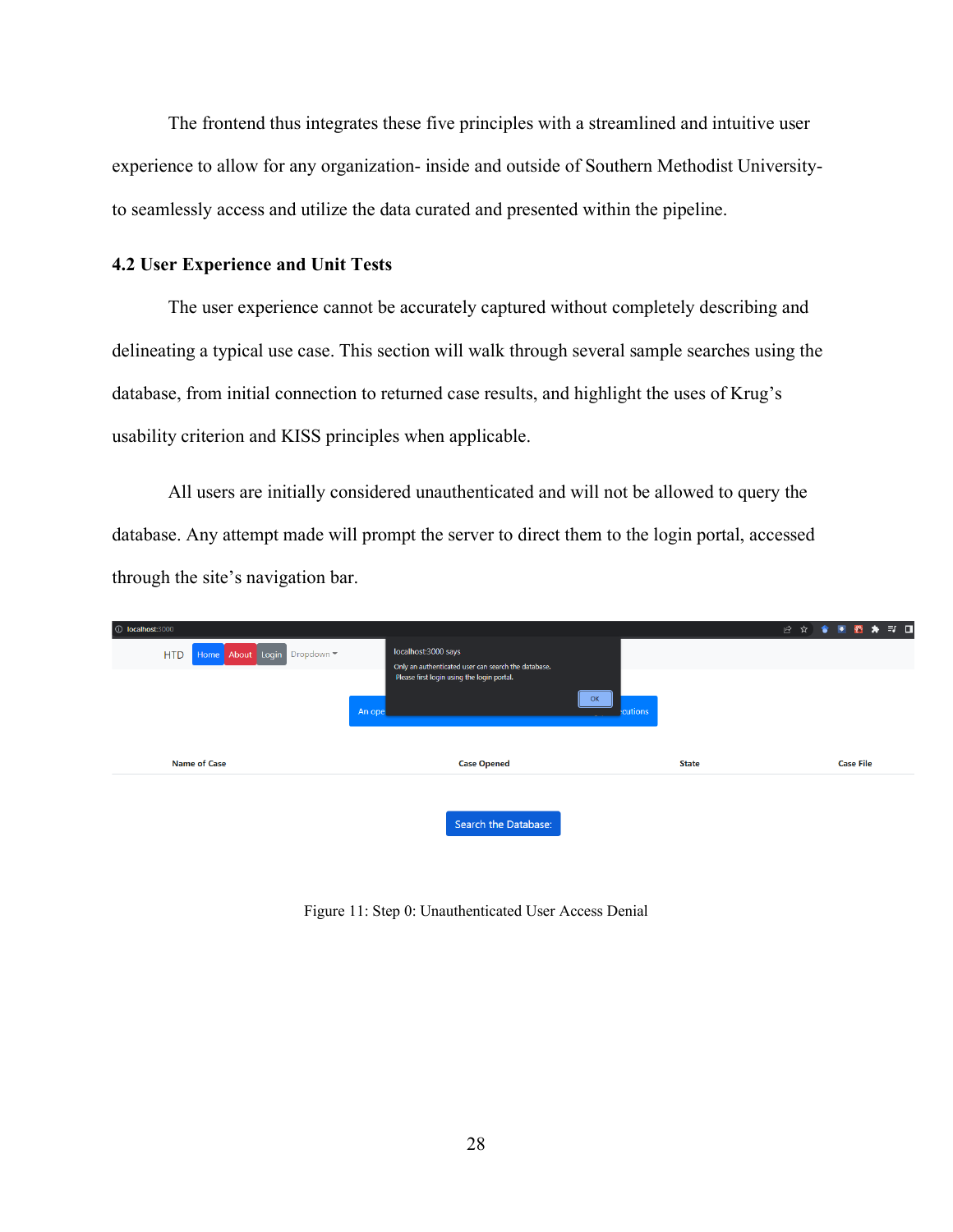| $\mathbf{C}$<br>$\leftarrow$<br>→ | 1 localhost:3000/login |                |                           |                                                                              | ピ | 立 |  |
|-----------------------------------|------------------------|----------------|---------------------------|------------------------------------------------------------------------------|---|---|--|
|                                   | <b>HTD</b>             |                | Home About Login Dropdown |                                                                              |   |   |  |
|                                   |                        |                |                           |                                                                              |   |   |  |
|                                   |                        |                |                           | An open-access searchable database of federal human trafficking prosecutions |   |   |  |
|                                   |                        |                |                           |                                                                              |   |   |  |
| <b>Username</b>                   |                        | htdata_appuser |                           |                                                                              |   |   |  |
| Password                          |                        |                |                           |                                                                              |   |   |  |
|                                   |                        |                |                           | Login                                                                        |   |   |  |

Figure 12: Step 1: User Authentication

Once successfully authenticated with the database, the user is automatically redirected to the main page and can now properly search for desired cases. The middleware server will also log any aunthentication attempts (whether succesful or unsuccessful) for record purposes. If no cases match the user's supplied search criteria, the system will appropriately prompt the user (as the page will not update when it has no cases to display).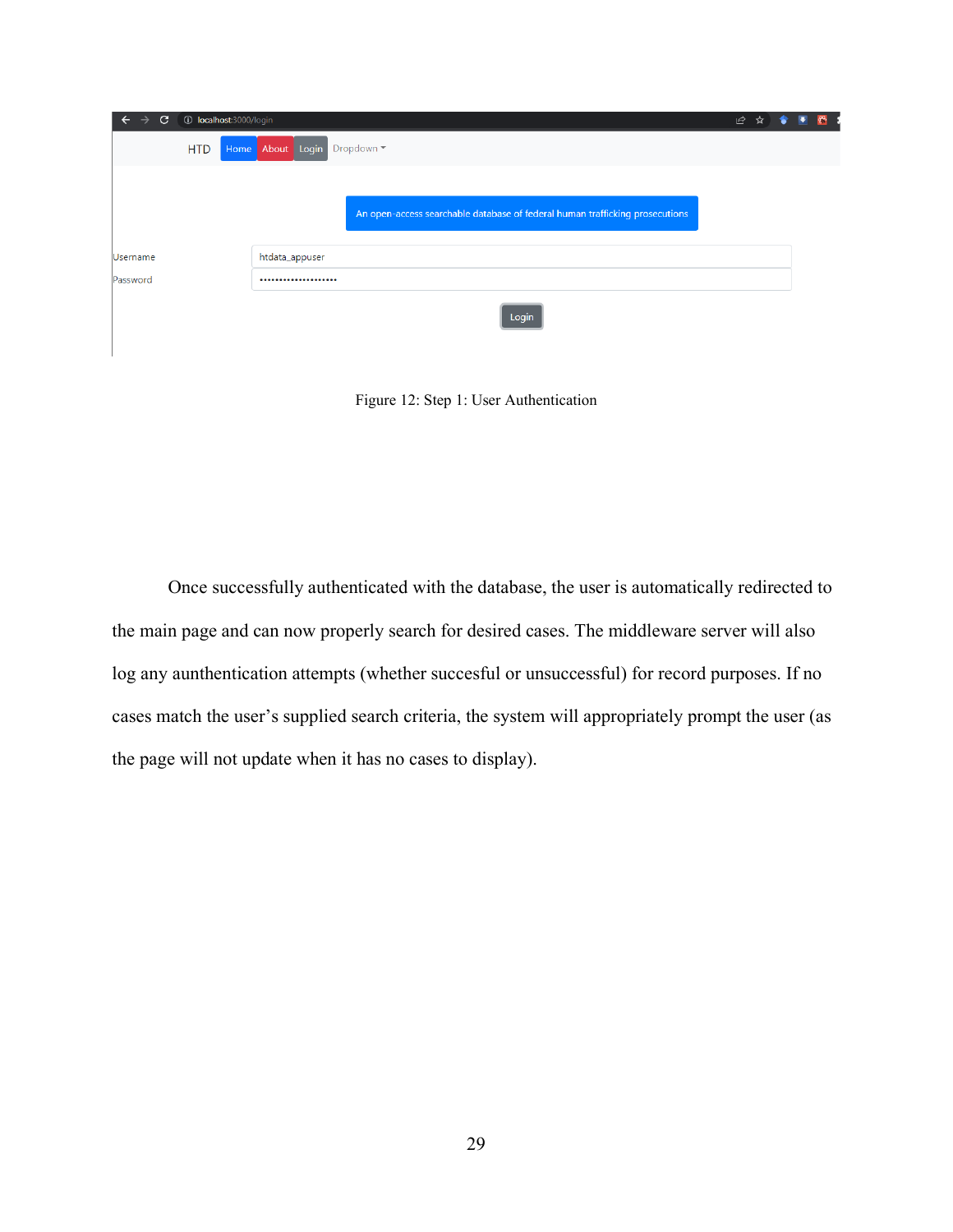| Home About Login Dropdown Logged in as: HTdata_appuser<br><b>HTD</b> | Logout                                                                       |              |                  |
|----------------------------------------------------------------------|------------------------------------------------------------------------------|--------------|------------------|
|                                                                      | An open-access searchable database of federal human trafficking prosecutions |              |                  |
| <b>Name of Case</b>                                                  | <b>Case Opened</b>                                                           | <b>State</b> | <b>Case File</b> |
|                                                                      | Search the Database:                                                         |              |                  |
|                                                                      |                                                                              |              |                  |

Server is running...<br>An attempt to login was made by the following user:<br>Login Successful: htdata\_appuser htdata\_appuser

Figure 13: Step 2: Successful User Authentication

| <b>HTD</b> | Home About Login      | Logged in as: HTdata_appuser<br>Dropdown $\bullet$<br>Logout                 |              |                  |
|------------|-----------------------|------------------------------------------------------------------------------|--------------|------------------|
|            |                       |                                                                              |              |                  |
|            |                       |                                                                              |              |                  |
|            |                       | An open-access searchable database of federal human trafficking prosecutions |              |                  |
|            |                       |                                                                              |              |                  |
|            |                       |                                                                              |              |                  |
|            |                       |                                                                              |              |                  |
|            | <b>Name of Case</b>   | <b>Case Opened</b>                                                           | <b>State</b> | <b>Case File</b> |
|            | USA v. Boehm et al    | 2004-01-01                                                                   | AK           | <b>Case File</b> |
|            | USA v. Greene et al   | 2009-01-01                                                                   | AK           | <b>Case File</b> |
|            | <b>USA v. Webster</b> | 2006-11-01                                                                   | AK           | <b>Case File</b> |
|            |                       |                                                                              |              |                  |

Search the Database:

Figure 14: Step 3: Case Data Retrieval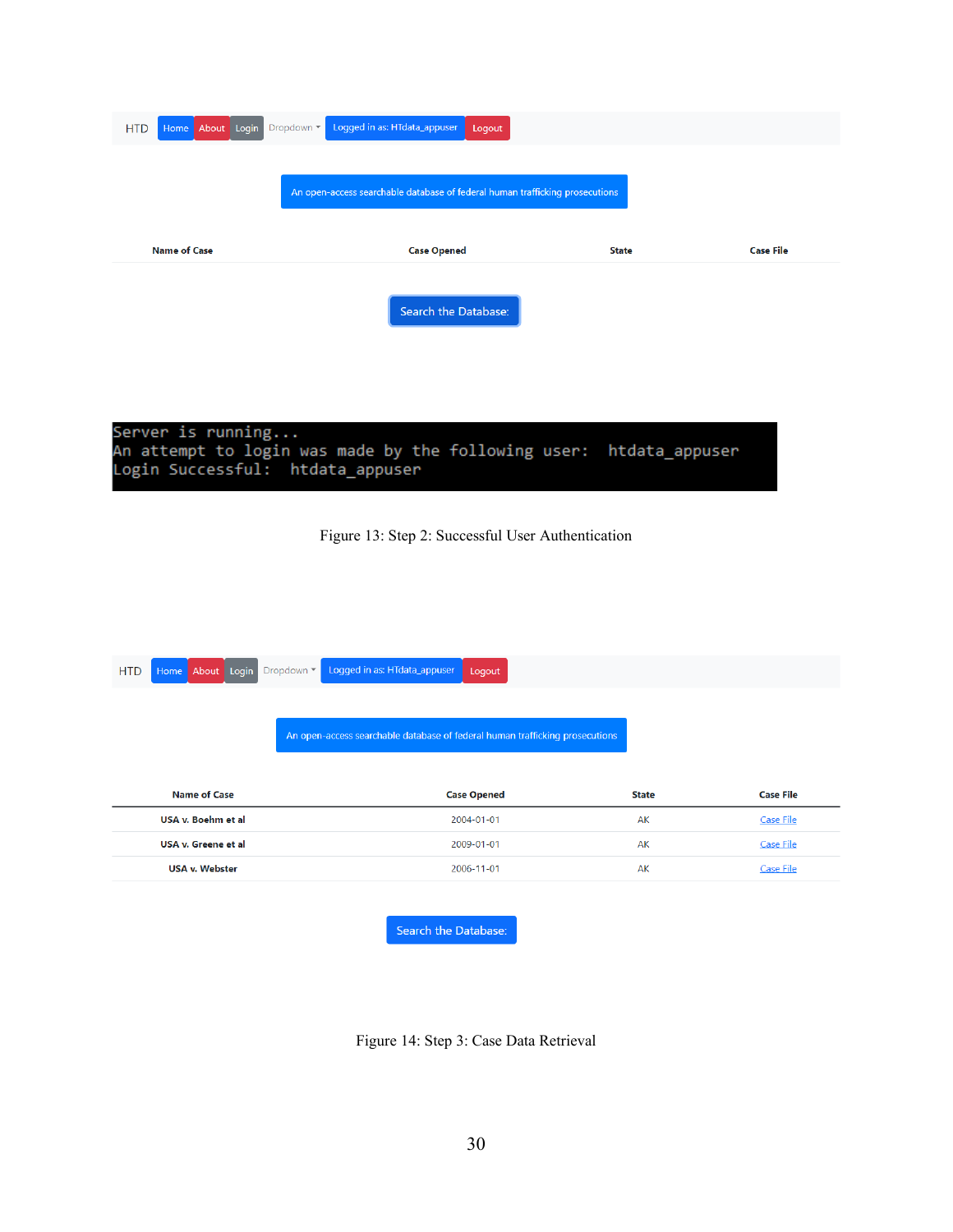The completed pipeline's filtering capabilities were tested on a myriad of random queries (ranging from a full scan of all current cases to very fine-grained queries that point to only one specific case in the database) to simulate all forms of expected user traffic. The results of one such query- all human trafficking cases prosecuted in Alaska from 2004 to 2010- is shown in Figure 14. Further testing queries are shown in Tables 1-5, highlighting several categories of information used by real-world human trafficking data analysts and published in reports, papers, and documents such as the annual Federal Human Trafficking Report. Each table highlights a different breakdown of cases by attribute and are listed as follows: Table Diagnostics, which tracks total summary statistics as well as top-level distinguishing factors between type of trafficking cases; Victim Genders, which divides cases by the victim or victims' gender; Victim Nationality, which divides cases by the victim's country of origin (displaying the four most common countries of origin); Defendant Nationality, which divides cases by the defendant or defendants' race (displaying the four most common nationalities among different cases); and Defendant Gender, which divides cases by the defendant or defendants' gender.

<span id="page-41-0"></span>

| <b>Query:</b>                            | <b>Number of Cases Returned:</b> |
|------------------------------------------|----------------------------------|
|                                          |                                  |
| Full Case Scan (all cases, regardless of | 1548                             |
| demographics and proceedings)            |                                  |
| All Trafficking Cases of Minors          | 1181                             |
| All Trafficking Cases of Adults          | 536                              |
| All Labor Trafficking Cases              | 132                              |

Table 1: Unit Test Cases: Table Diagnostics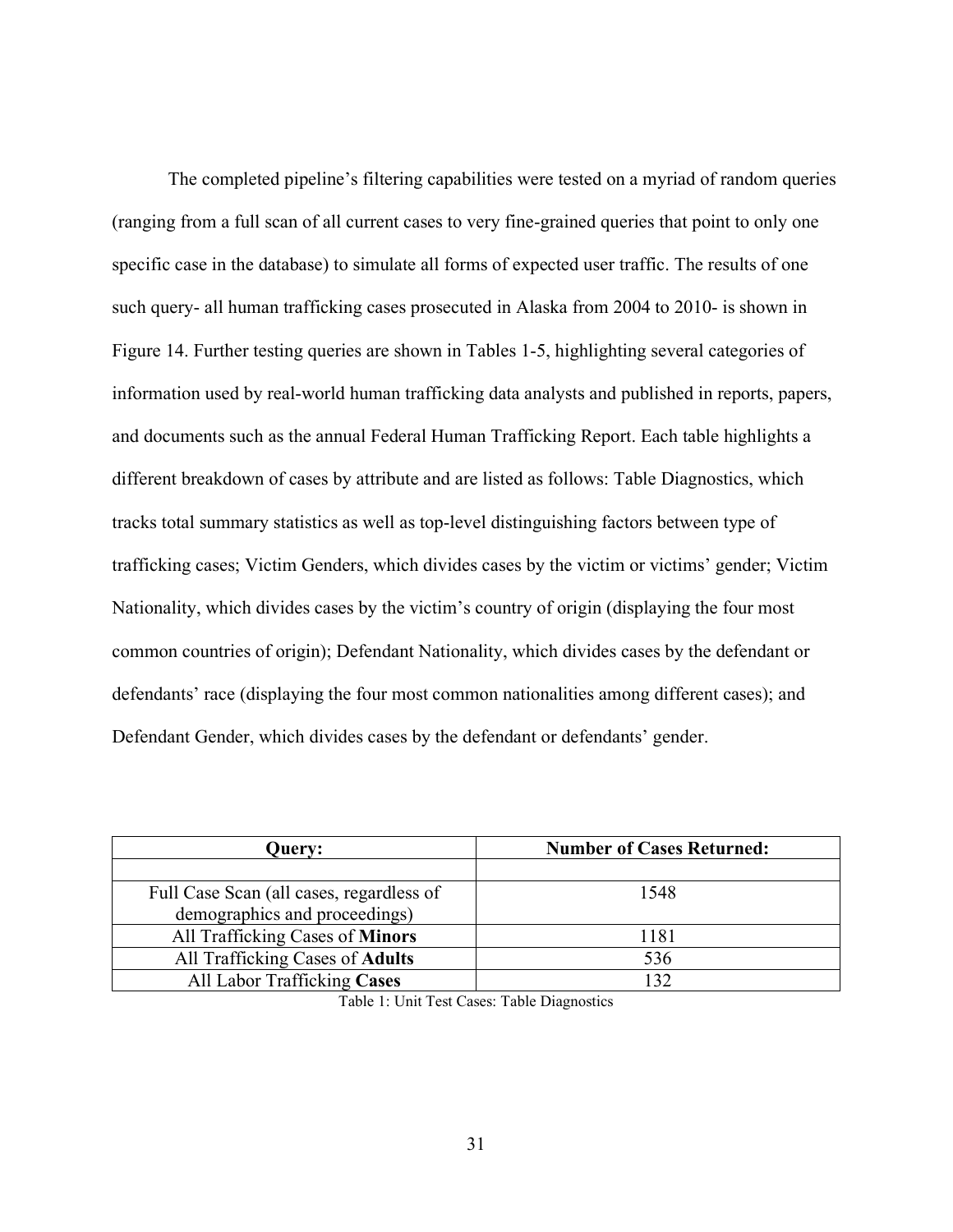<span id="page-42-0"></span>

| <b>Ouerv:</b>                                             | <b>Number of Cases Returned:</b> |
|-----------------------------------------------------------|----------------------------------|
|                                                           |                                  |
| Trafficking Cases with <b>Male</b> Victims                |                                  |
| Trafficking Cases with <b>Female</b> Victims <sup>2</sup> | 177                              |

Table 2: Unit Test Cases: Victim Genders

| Query:                                     | <b>Number of Cases Returned:</b> |
|--------------------------------------------|----------------------------------|
|                                            |                                  |
| Trafficking Cases with Victims from the    | 1083                             |
| <b>United States</b>                       |                                  |
| Trafficking Cases with Victims from China  | 10                               |
| Trafficking Cases with Victims from Mexico | 90                               |
| Trafficking Cases with Victims from        | 17                               |
| Guatemala                                  |                                  |

Table 3: Unit Test Cases: Victim Nationality

<span id="page-42-1"></span>

| <b>Query:</b>                              | <b>Number of Cases Returned:</b> |  |
|--------------------------------------------|----------------------------------|--|
|                                            |                                  |  |
| Trafficking Cases with White Defendants    | 361                              |  |
| Trafficking Cases with African American    | 870                              |  |
| Defendants                                 |                                  |  |
| Trafficking Cases with Hispanic Defendants | 209                              |  |
| Trafficking Cases with Asian Defendants    |                                  |  |

Table 4: Unit Test Cases: Defendant Nationality

<span id="page-42-3"></span><span id="page-42-2"></span> $2$  In some cases, the gender of victims was either not known or neither male nor female. Therefore, these two numbers do not add up to the total 1548 cases currently in the database.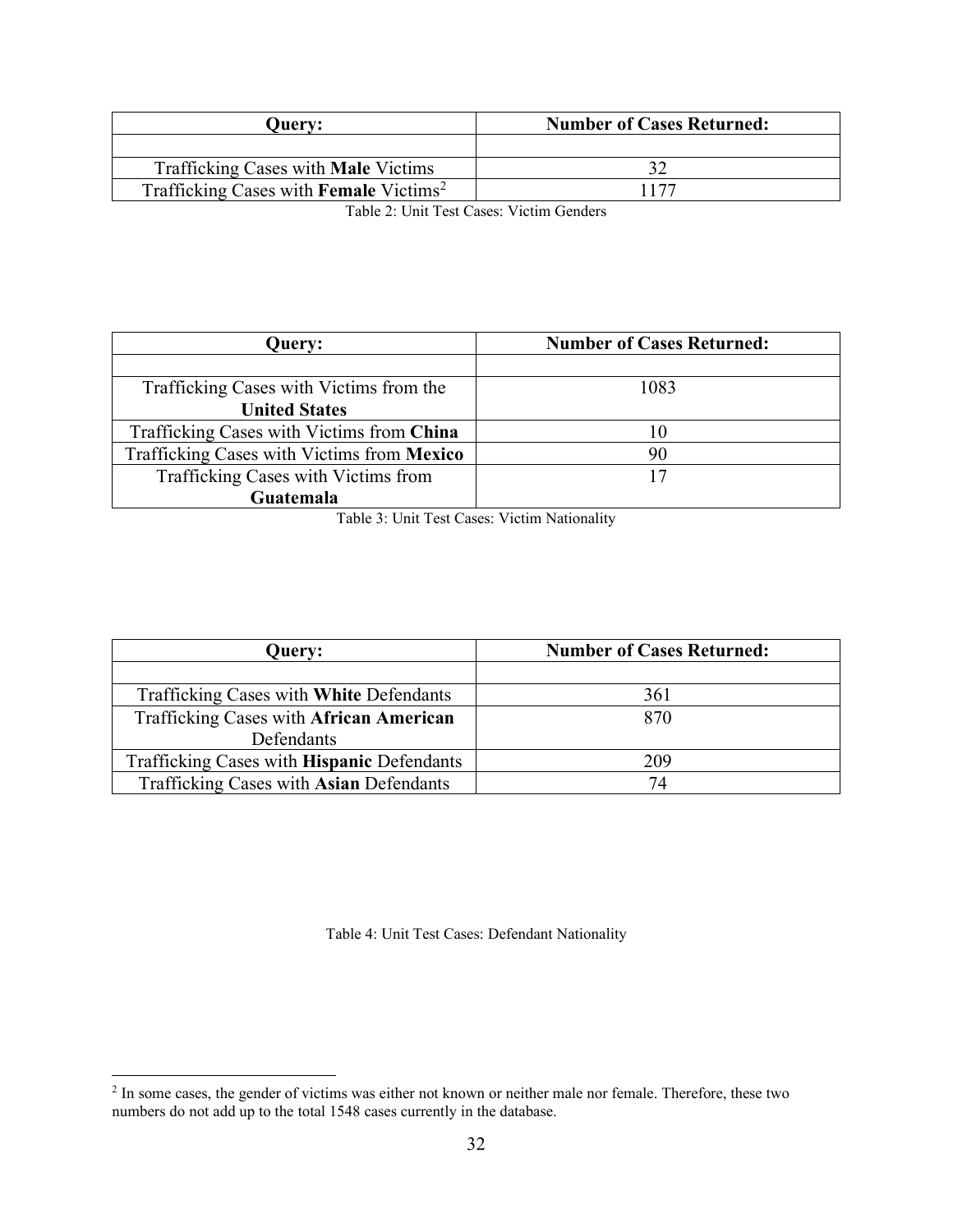<span id="page-43-0"></span>

| <b>Ouerv:</b>                                         | <b>Number of Cases Returned:</b> |
|-------------------------------------------------------|----------------------------------|
|                                                       |                                  |
| Trafficking Cases with Male Defendants                | 395                              |
| Trafficking Cases with Female Defendants <sup>3</sup> | 515                              |

Table 5: Unit Test Cases: Defendant Gender

<span id="page-43-1"></span> $3$  Many cases have multiple defendants (ie: a case with a male defendant and a female defendant will show up under both these categories, leading to the number to be higher than the total 1548 cases currently in the database.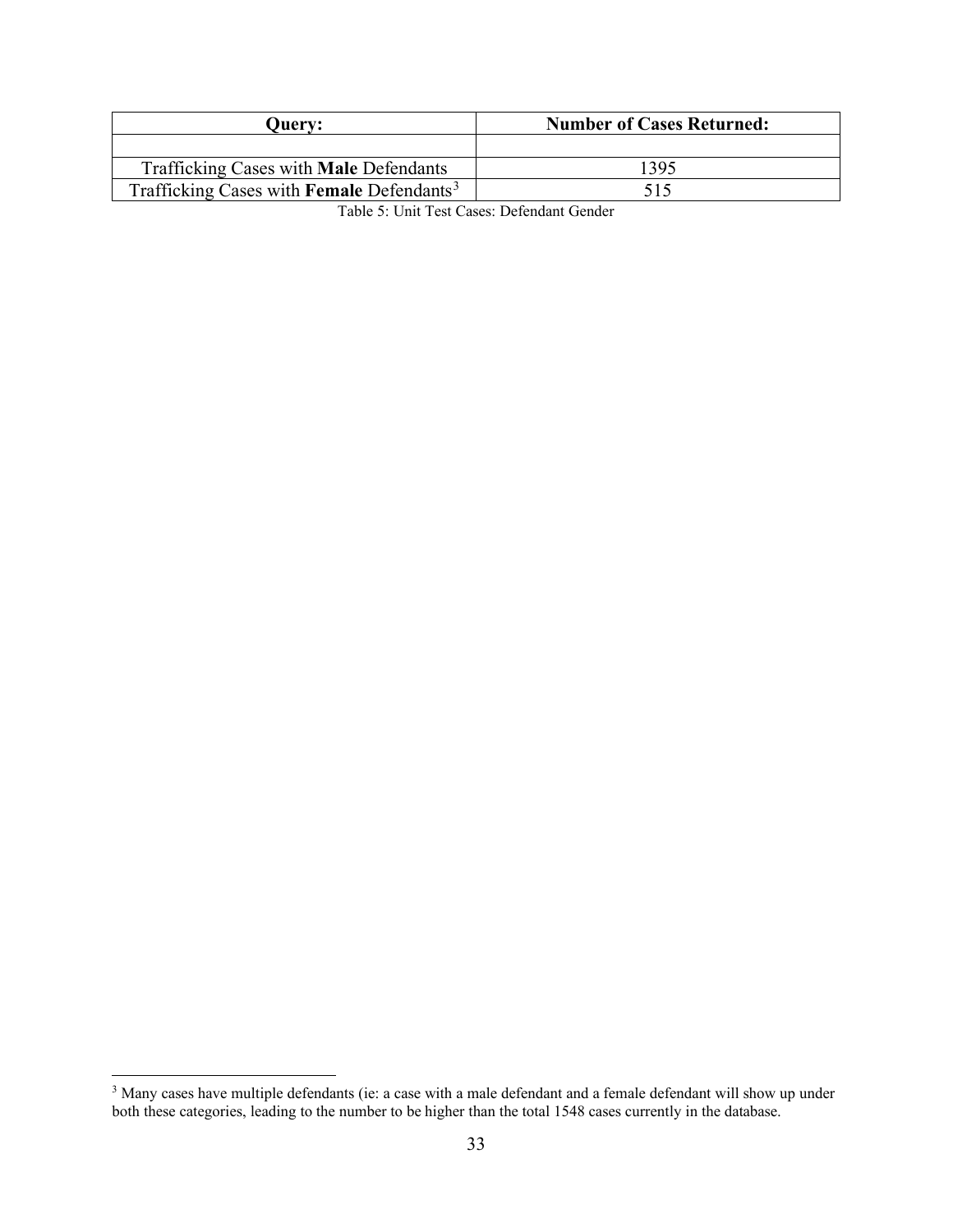#### CHAPTER 5: CONCLUSIONS

<span id="page-44-0"></span>This pipeline lays the groundwork for expansion of the human trafficking research sphere with its simplistic, lightweight nature and its containment within Southern Methodist University, a leading figure in today's computing era and thus a potential research partner for many different institutions. A singular, expandable source of human trafficking data as a central point for analysis and research directly contributes to expediting any vein of research and analytics- from law agencies, student research groups, to any other type of analytical research project.

The pipeline addresses both chief problems in today's human trafficking prevention efforts- a lack of time and a lack of resources. A centralized, easily-queryable human trafficking data warehouse abates both problems. Because the pipeline must be used by many different organizations, the end user is at the forefront of every design choice to remove as much wait time and frustration as possible. Further, the specific query terms used break down human trafficking into smaller, less overwhelming pieces- such as a comparison between defendant nationalities, a breakdown of cases by the victim(s)' gender(s), or by country of initial first contact with the victim – which can then be more easily analyzed to quickly gather intel regarding human trafficking trends or patterns around the world. This allows investigations to proactively target areas that may warrant more resources and dissuade against areas that may require fewer resources. It is this dynamic allocation of time and resources that revolutionizes the human trafficking prosecution process.

#### <span id="page-44-1"></span>**5.1 Future Work**

As the study of human trafficking and its various trends is always expanding, this pipeline must be able to facilitate deeper and more complex queries to better understand the serviced data when such data is scraped and curated. While this pipeline currently only allows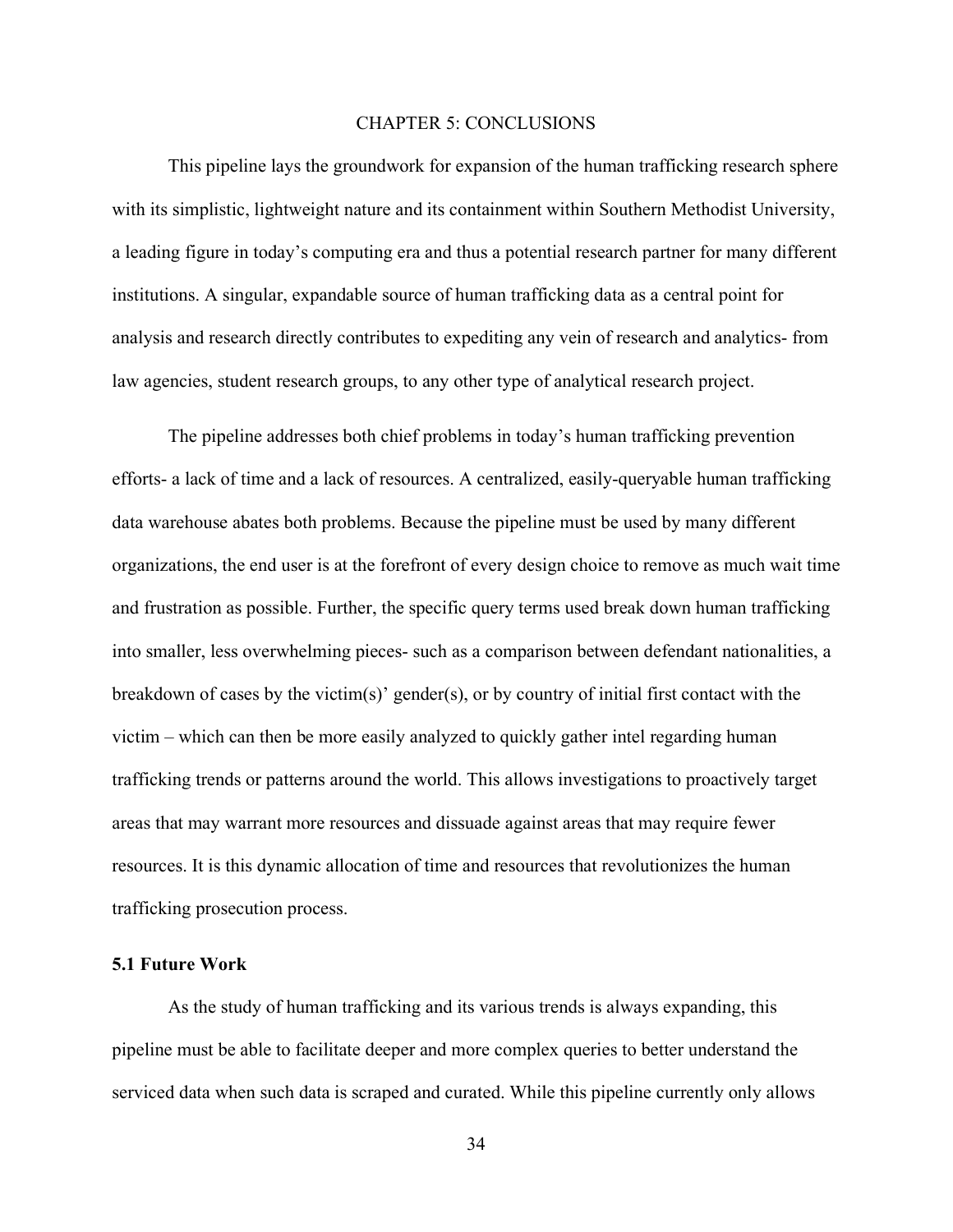for queries that explore case-level, defendant-level, and victim-level demographics- its React component-based frontend and robust backend can be expanded to allow for more complete mapping of trends, as analysis of human trafficking is significantly more complex than cases, defendants, and victims.

Trends can also be more easily understood through visualizations- such as heat maps to differentiate types of trafficking based on geographic area, choropleth maps of trafficking frequency by country or state of origin, or even simple histograms of various statistical data points- and the pipeline can be updated to summarize data trends of captured and retrieved data as such. Overall, "[v]isualizations are a key piece of understanding human trafficking trends", says Ms. Vanessa Bouche, and this pipeline can be expanded to encompass this visual aspect of parsing human trafficking data.

Further, if sufficient computing power is used to continually create and update such visualizations, they can be used to generate real-time feedback, which allows for present-day trend mapping to a somewhat accurate degree, even when the number of records is small, instead of simply extrapolating trends from only previous data.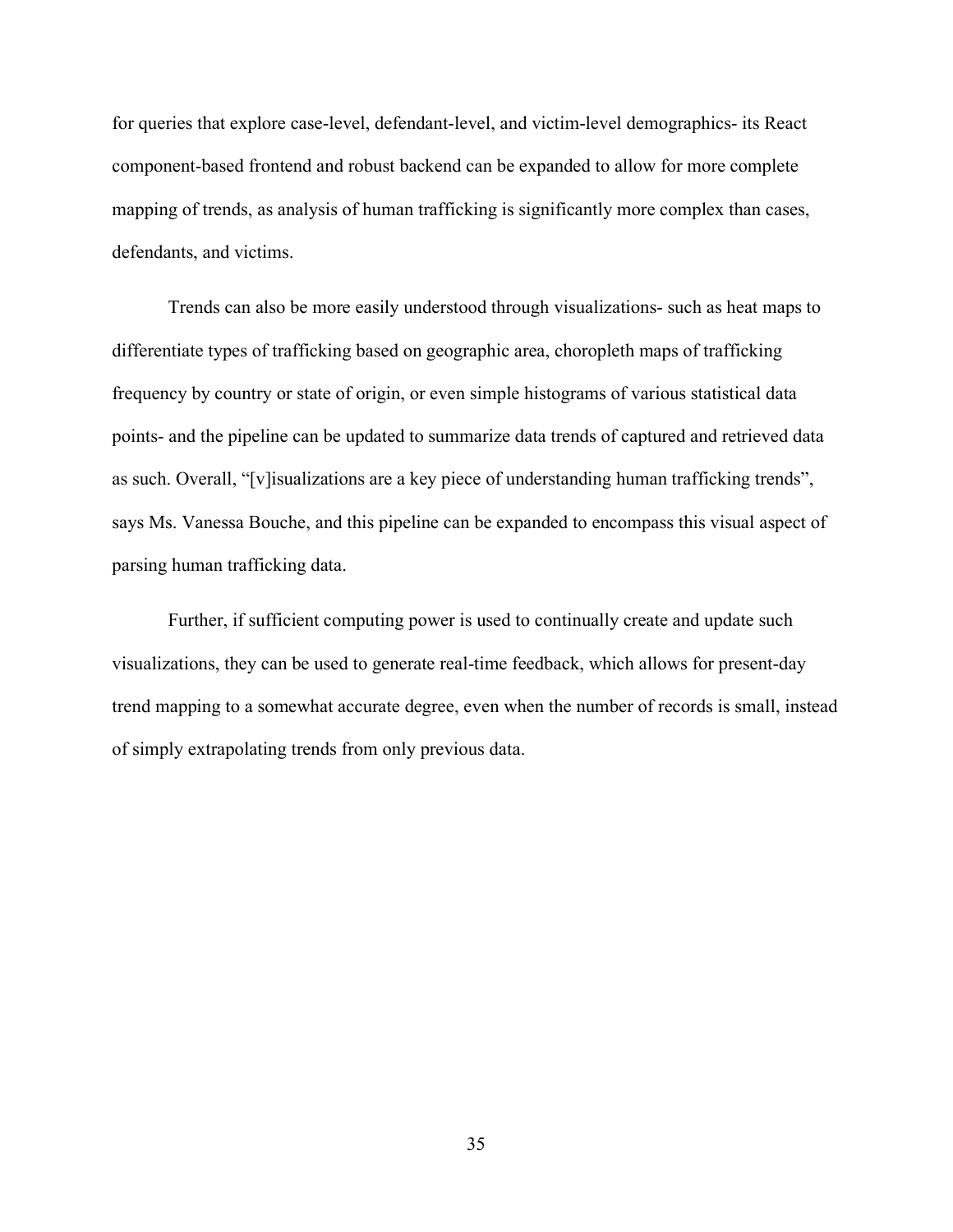## APPENDIX

## <span id="page-46-1"></span><span id="page-46-0"></span>**A.1 Data Query Keywords**

### Case information

- State prosecuted
- Year prosecuted

## Trafficking information

• Type of trafficking (minor sex trafficking/adult sex trafficking/labor trafficking)

## Victim information

- Victim nationality
- Victim gender
- Victim age

### Defendant information

- Defendant gender
- Defendant race
- Defendant nationality
- Defendant age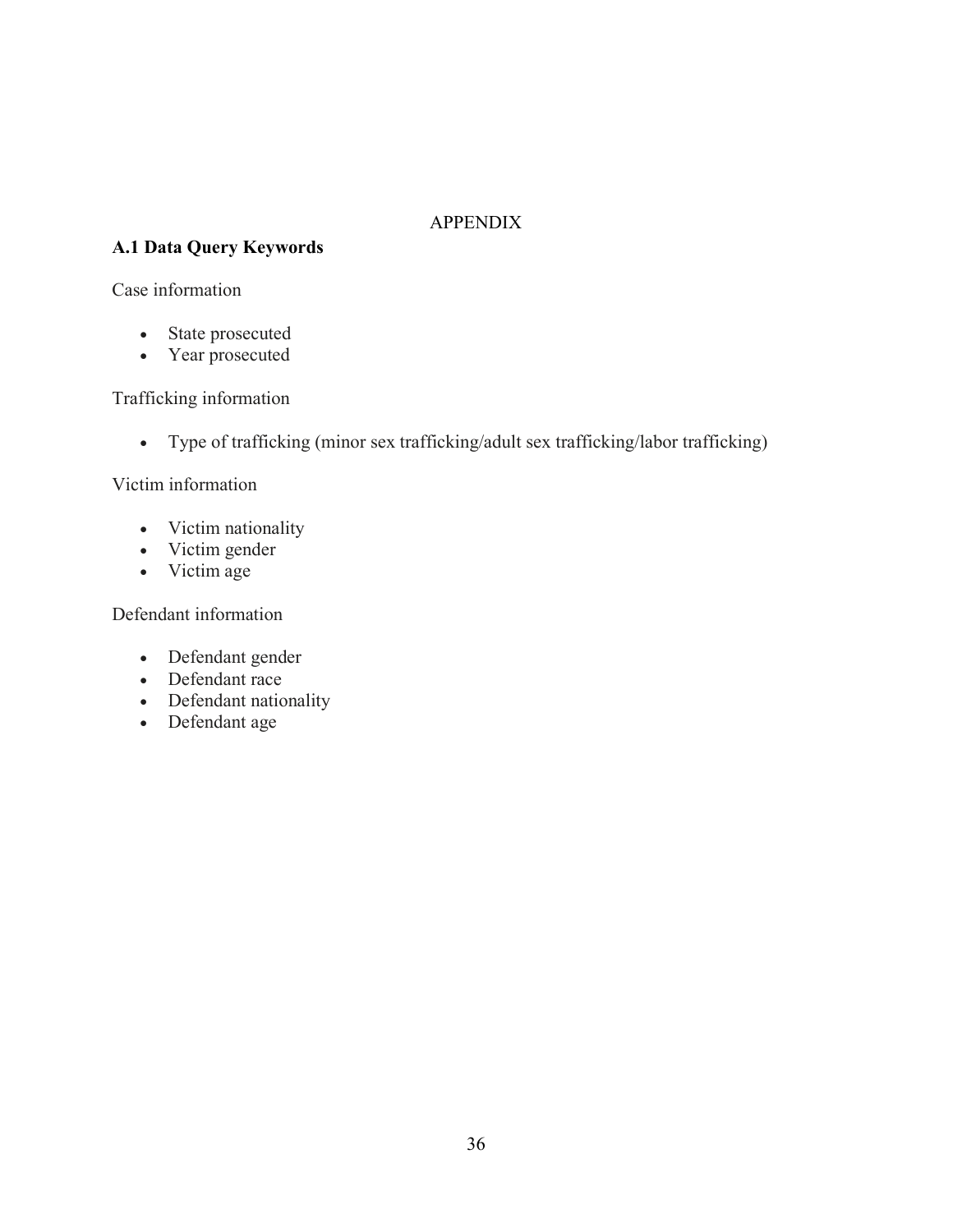## <span id="page-47-0"></span>**A.2 Express.js Endpoints**

- **GET:** "/" A sanity test endpoint to ensure that connection to the database is secure and that the database is currently online. It returns a JSON object of all minor sex trafficking cases, a grouping which is very often investigated by authorities due to the many statutes each case must be prosecuted under.
- **POST:** "/" An endpoint that allows for query submissions. Any content currently within the submission form will be sent to the Express.js server for processing and dynamically constructed into an object that is automatically queried against the database.
- **POST: "/login"** The endpoint that governs login procedures. The contents of the login form are sent to the Express.js server and validated against the user credentials stored in the database.